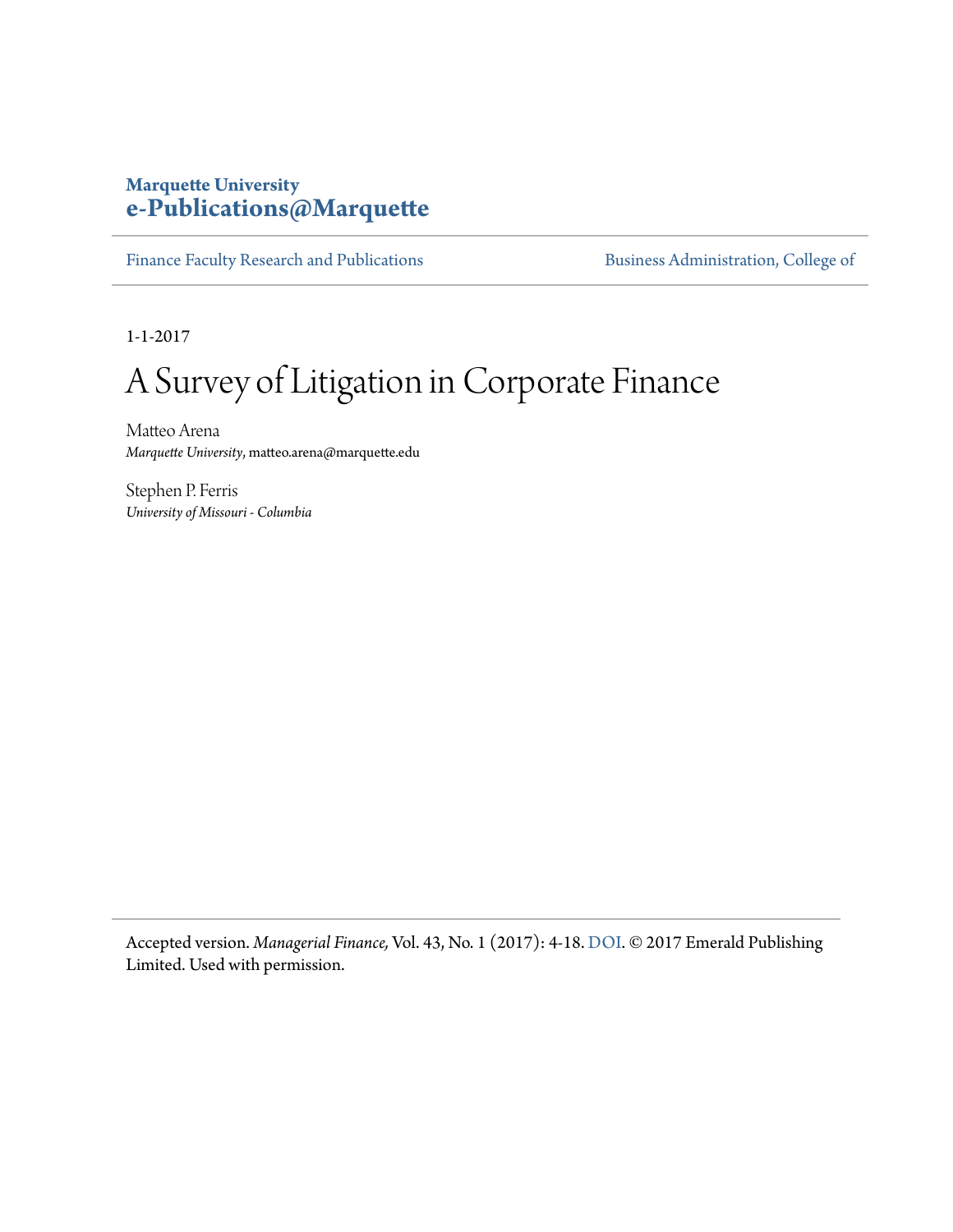# A Survey of Litigation in Corporate Finance

Matteo Arena

*College of Business and Administration, Marquette University, Milwaukee, WI*

Stephen Ferris

*Trulaske College of Business, University of Missouri, Columbia, MO*

#### **Abstract:**

**Purpose:** The purpose of this paper is to review research on litigation in corporate finance.

**Design/methodology/approach:** This paper surveys studies on the estimation of litigation risk, litigation costs, stock reaction to lawsuit announcement, and the effect of litigation on corporate financial policies and outcomes.

**Findings:** The first section presents a survey of studies that estimate litigation risk. The authors then discuss a set of studies that focus on the various costs associated with litigation. The third area of review is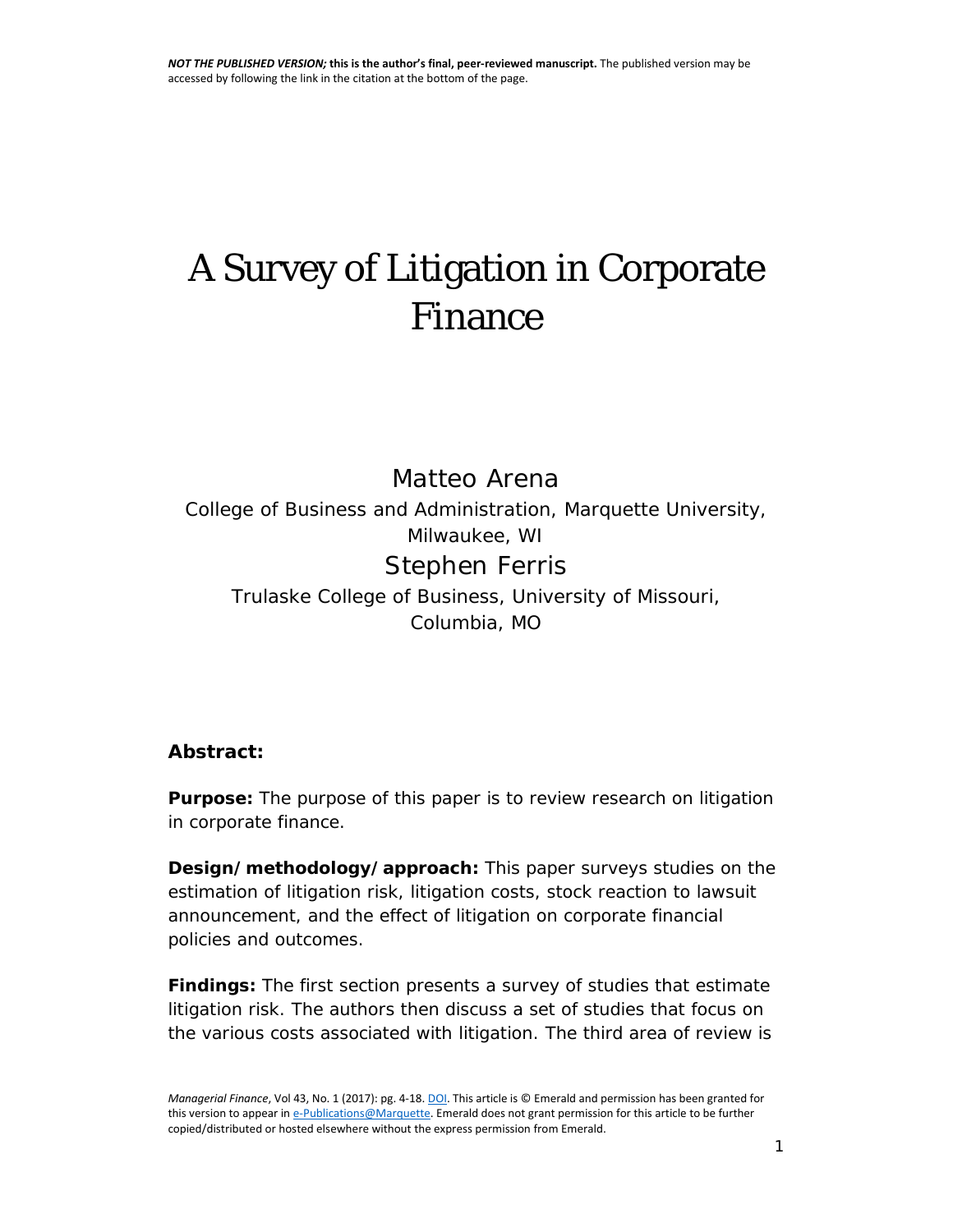about studies which estimate the market reaction to a lawsuit announcement. The next section surveys studies that examine the relation between litigation and a variety of corporate policies, behaviors, and outcomes. The authors then discuss the emerging literature on how corporate political connections can influence the outcome of litigation. The survey concludes with a brief summary and a discussion of suggestions for future research involving corporate litigation.

**Originality/value:** By providing an extensive review of the literature on litigation in corporate finance, this survey can help researchers to identify recent trends in litigation research and select promising new avenues of investigation in the field.

**Keywords:** Corporate finance, Litigation

# **1. Introduction**

While corporate litigation has always been present in the corporate environment, it has lately evolved into a major source of risk to the firm. Despite the enactment of the Private Securities Litigation Reform Act of 1995 (PSLRA), which was designed to curb frivolous lawsuits, the number of corporate lawsuits has increased by more than 50 percent and corporate litigation costs have more than doubled over the past decade. $1$  The total amount of settlements in class action security lawsuits has increased from \$150 million in 1997 to \$9.7 billion in 2005 [\(Zingales, 2007\)](http://www.emeraldinsight.com/doi/full/10.1108/MF-07-2016-0199). As litigation risk and costs have increased, the study of their effects on firm value and activities has become more critical than ever.

Litigation in corporate finance is of great interest and worthy of investigation largely because its cost-benefit trade-off for the firm stakeholders is unclear. While litigation costs are significant, settlement amounts in some cases provide only payments of attorney's fees and do not generate any direct benefit to plaintiff stakeholders [\(Romano, 1991\)](http://www.emeraldinsight.com/doi/full/10.1108/MF-07-2016-0199). Many lawsuits, however, have a beneficial role because, by imposing monetary and reputational costs to the firm, provide external disciplining of managers and can help to reduce agency problems within the firm (Becht *et al.*[, 2003\)](http://www.emeraldinsight.com/doi/full/10.1108/MF-07-2016-0199).

*Managerial Finance*, Vol 43, No. 1 (2017): pg. 4-18[. DOI.](https://doi.org/10.1108/MF-07-2016-0199) This article is © Emerald and permission has been granted for this version to appear i[n e-Publications@Marquette.](http://epublications.marquette.edu/) Emerald does not grant permission for this article to be further copied/distributed or hosted elsewhere without the express permission from Emerald.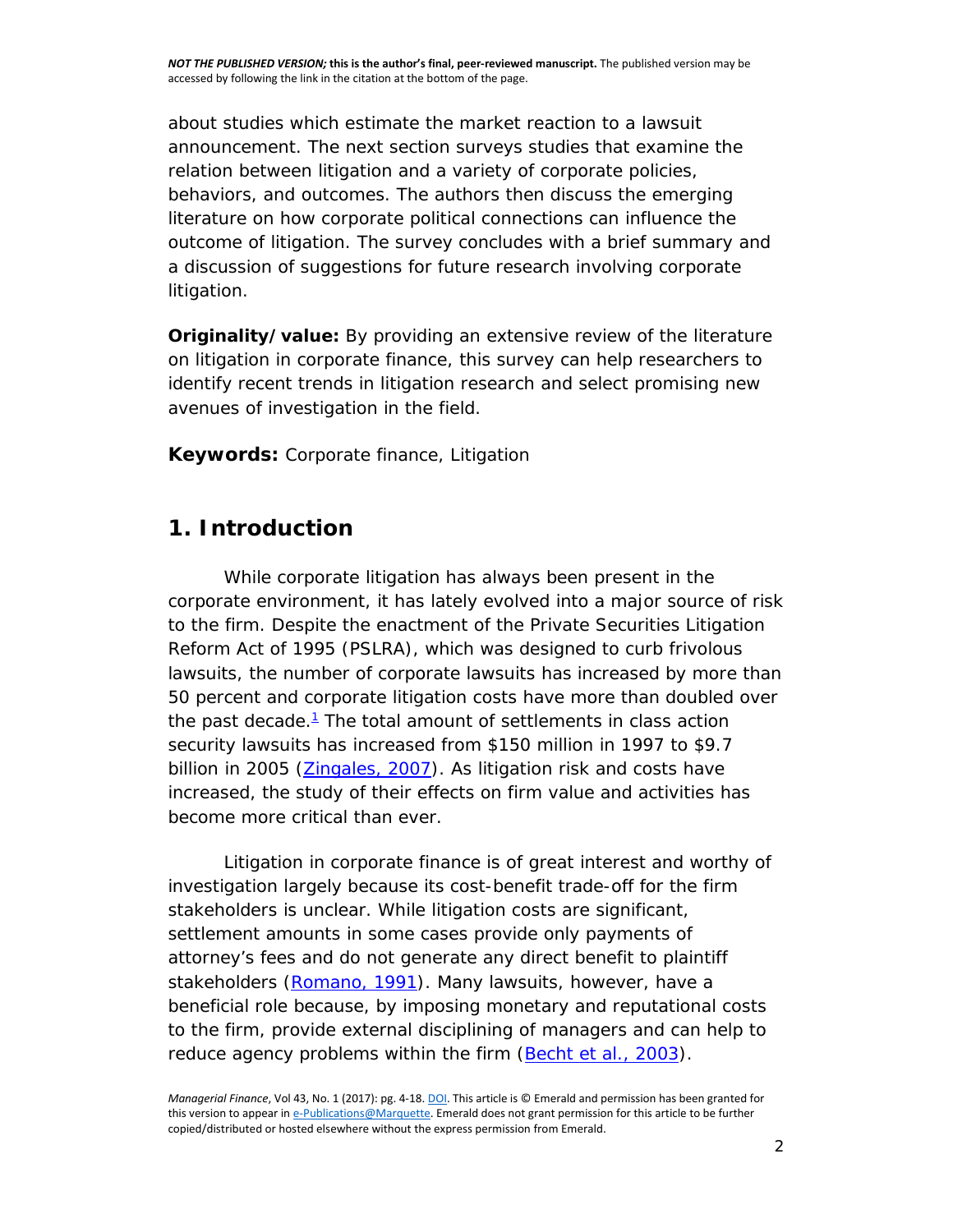While a few studies on the costs of corporate litigation and the effect of lawsuits on firm value began to appear in the academic press in the late 1970s and early 1980s, the creation of the Class Action Security Lawsuit Database in the late 1990s and the Audit Analytics Litigation Database in the 2000s allowed the generation of a large number of empirical studies of the effects of litigation in corporate finance. In this literature survey, we provide a review of the litigation literature in corporate finance organized by different topic areas. [Section 2](javascript:popRef() presents a survey of studies that estimate litigation risk. [Section 3](javascript:popRef() discusses a set of studies that focus on the costs associated with litigation. [Section 4](javascript:popRef() reviews event studies on the market reaction to the announcement of lawsuits. [Section 5](javascript:popRef() surveys studies that examine the relation between litigation and a variety of corporate policies, behaviors, and outcomes. [Section 6](javascript:popRef() discusses the emerging literature on how corporate political connections can influence the outcome of litigation. [Section 7](javascript:popRef() concludes with a brief summary and a discussion of future areas of research involving corporate litigation.

#### **2. Determinants and estimation of litigation risk**

One of the most common measures of litigation risk is an *ex ante* proxy set as an indicator variable equal to one for firms becoming defendant of a lawsuit in the following year and zero otherwise (e.g. [Lowry and Shu, 2002;](http://www.emeraldinsight.com/doi/full/10.1108/MF-07-2016-0199) Field *et al.*[, 2005; Arena and Julio, 2015\)](http://www.emeraldinsight.com/doi/full/10.1108/MF-07-2016-0199). By analyzing firms during the fiscal year preceding the lawsuit filing, this litigation risk dummy provides a proxy of *ex ante* litigation risk and can be used to pursue two different research tracks. The first is to build predictive models of corporate litigation while the second is *ex post* in nature and seeks to explain why firms are sued.

A large component of litigation risk for corporations is industry based. [Francis](http://www.emeraldinsight.com/doi/full/10.1108/MF-07-2016-0199) *et al.* (1994a, b), find that firms in the biotechnology, computers, electronics, and retail industries had the highest incidence of litigation between 1988 and 1992. They create a proxy of litigation risk as an indicator variable based on affiliation in these four industries using SIC codes. Several studies use this simple industry indicator as proxy for litigation risk (i.e. [Ali and Kallapur, 2001; Johnson](http://www.emeraldinsight.com/doi/full/10.1108/MF-07-2016-0199) *et al.*, [2000a, 2001, 2007\)](http://www.emeraldinsight.com/doi/full/10.1108/MF-07-2016-0199). [Chandra](http://www.emeraldinsight.com/doi/full/10.1108/MF-07-2016-0199) *et al.* (2004) and [Choi \(2006\)](http://www.emeraldinsight.com/doi/full/10.1108/MF-07-2016-0199) uses a variation of this litigation proxy by excluding retail firms and restricting

*Managerial Finance*, Vol 43, No. 1 (2017): pg. 4-18[. DOI.](https://doi.org/10.1108/MF-07-2016-0199) This article is © Emerald and permission has been granted for this version to appear i[n e-Publications@Marquette.](http://epublications.marquette.edu/) Emerald does not grant permission for this article to be further copied/distributed or hosted elsewhere without the express permission from Emerald.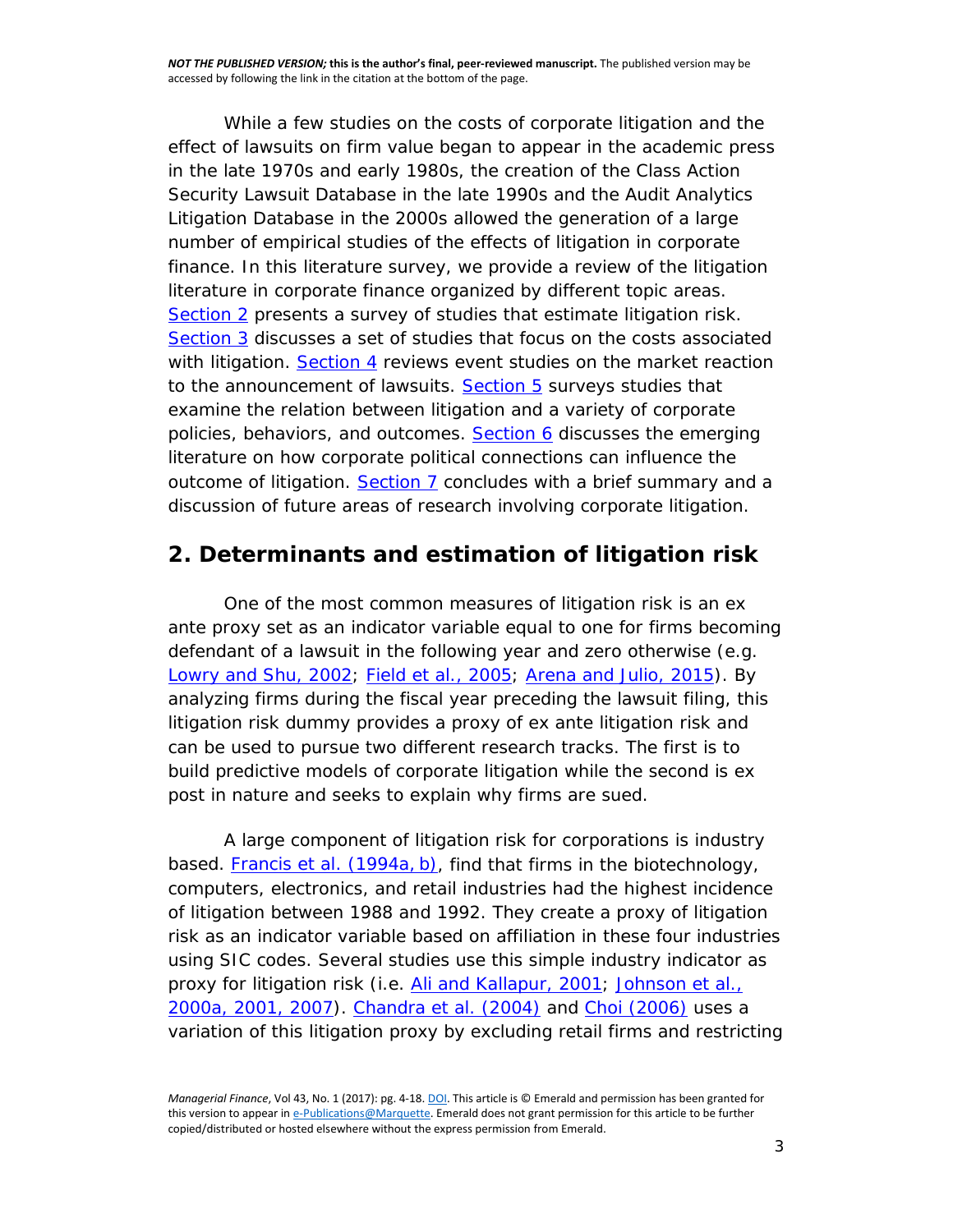their analysis to firms belonging to the three high technology industries used by [Francis](http://www.emeraldinsight.com/doi/full/10.1108/MF-07-2016-0199) *et al.* (1994a, b) (i.e. computer hardware, computer software, and pharmaceuticals). [Kim and Skinner \(2012\),](http://www.emeraldinsight.com/doi/full/10.1108/MF-07-2016-0199) however, show that these industry measures of litigation risk have low predictive power. They find that while litigation tends to cluster in certain industries, the set of industries varies over time.

As shown by [Kim and Skinner \(2012\),](http://www.emeraldinsight.com/doi/full/10.1108/MF-07-2016-0199) the addition of firm characteristics to an industry indicator significantly increases the predictive power of future lawsuits. This more sophisticated measure of litigation risk, which includes firm-specific and in some cases industry-wide factors, is the product of logit or probit regression models of litigation. These models use the predicted probabilities generated by a binary choice regression as measure of litigation risk. The explanatory variables of these regressions consist of firm characteristics that are related to the incidence of litigation. Typical variables of these models are market capitalization, stock returns, stock volatility, and stock turnover as well as industry indicator variables consistent with [Francis](http://www.emeraldinsight.com/doi/full/10.1108/MF-07-2016-0199) *et al.* (1994a, b). Market capitalization is related to the risk of litigation as larger companies are more likely to settle with higher payments to plaintiffs. This makes them more attractive as targets for lawsuits. Stock performance variables are related to the incidence of security class action lawsuits since such suits are often triggered by large stock price declines, high stock volatility, or excessive turnover surrounding the period of the alleged fraud [\(Alexander, 1991; Jones and Weingram, 1996; Skinner, 1997;](http://www.emeraldinsight.com/doi/full/10.1108/MF-07-2016-0199) [Dyl, 1999; Simmons and Hoyt, 1993; Gande and Lewis, 2009\)](http://www.emeraldinsight.com/doi/full/10.1108/MF-07-2016-0199).

Studies such as [Johnson](http://www.emeraldinsight.com/doi/full/10.1108/MF-07-2016-0199) *et al.* (2000a) and Johnson *et al.* (2007) include additional explanatory variables such as stock beta, return skewness, insider trading, external financing, CEO power, and management monitoring. Insider trading and high external financing activity might be used to exploit high stock valuation obtained through misleading releases of information, activities that increase the risk of litigation [\(Brown](http://www.emeraldinsight.com/doi/full/10.1108/MF-07-2016-0199) *et al.*, 2005). [Dechow](http://www.emeraldinsight.com/doi/full/10.1108/MF-07-2016-0199) *et al.* (1996) include a CEO power variable because CEOs with greater power are more likely to engage in the opportunistic behaviors that can trigger litigation.

Better monitoring of management and stronger corporate governance can reduce the incidence of litigation. [Daines](http://www.emeraldinsight.com/doi/full/10.1108/MF-07-2016-0199) *et al.* (2010)

*Managerial Finance*, Vol 43, No. 1 (2017): pg. 4-18[. DOI.](https://doi.org/10.1108/MF-07-2016-0199) This article is © Emerald and permission has been granted for this version to appear i[n e-Publications@Marquette.](http://epublications.marquette.edu/) Emerald does not grant permission for this article to be further copied/distributed or hosted elsewhere without the express permission from Emerald.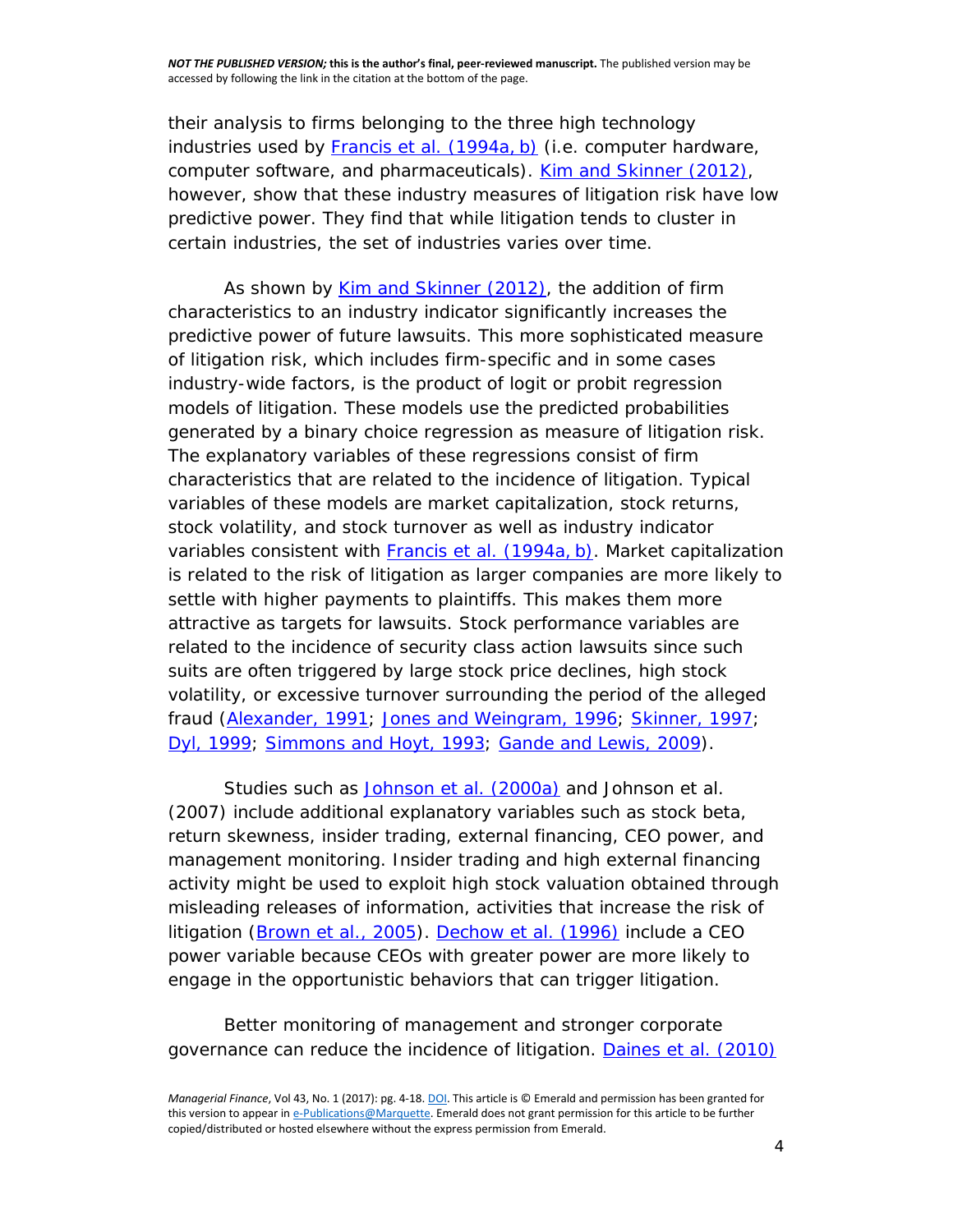include corporate governance and transparency ratings variables, but fail to find these variables having predictive power for litigation. Kim [and Skinner \(2012\)](http://www.emeraldinsight.com/doi/full/10.1108/MF-07-2016-0199) show that corporate governance and managerial opportunism variables do not significantly add to the predictive ability of binary choice regression models of litigation risk.

A few studies analyze the influence of earnings manipulation and disclosure quality on litigation risk. Firms that manipulate earnings upward prior to stock issues are more vulnerable to litigation [\(DuCharme](http://www.emeraldinsight.com/doi/full/10.1108/MF-07-2016-0199) *et al.*, 2004). The incentive compensation mix for executives has also an effect on litigation risk by increasing the probability of earnings manipulation (Peng [and Roell, 2008\)](http://www.emeraldinsight.com/doi/full/10.1108/MF-07-2016-0199). Companies that issue earning warnings are in certain cases able to deter lawsuits (Field *et al.*[, 2005\)](http://www.emeraldinsight.com/doi/full/10.1108/MF-07-2016-0199).

[Brown](http://www.emeraldinsight.com/doi/full/10.1108/MF-07-2016-0199) *et al.* (2005) and [Rogers and Stocken \(2005\)](http://www.emeraldinsight.com/doi/full/10.1108/MF-07-2016-0199) include industry dummies to their litigation probability model in addition to many of the variables mentioned above. Predictive models that include firm characteristics with industry indicator variables are the most complete and offer the stronger predictive power (Kim and Skinner, [2012\)](http://www.emeraldinsight.com/doi/full/10.1108/MF-07-2016-0199).

Recently, the literature on litigation risk has begun investigating the role of behavioral factors on lawsuit initiations. [Hutton](http://www.emeraldinsight.com/doi/full/10.1108/MF-07-2016-0199) *et al.* [\(2015\)](http://www.emeraldinsight.com/doi/full/10.1108/MF-07-2016-0199) find that firms with opposing political values face different types of lawsuits. Republican-leaning firms are more likely to be exposed to labor, civil rights, and environmental lawsuits, while Democratic-leaning firms are more likely to be exposed to securities and intellectual property lawsuits. [Banerjee](http://www.emeraldinsight.com/doi/full/10.1108/MF-07-2016-0199) *et al.* (2016) find that executive overconfidence increases the likelihood of securities class action lawsuits.

[Adhikari](http://www.emeraldinsight.com/doi/full/10.1108/MF-07-2016-0199) *et al.* (2016) report that firms with female executives experience lower litigation risk.

Directors and officers (D&O) liability insurance coverage provides an alternative proxy for litigation risk. Companies purchase D&O liability insurance to provide personal coverage and corporate reimbursement if a claim is settled with no admission of bad faith or there is no finding of bad faith in court. One advantage of this proxy is

*Managerial Finance*, Vol 43, No. 1 (2017): pg. 4-18[. DOI.](https://doi.org/10.1108/MF-07-2016-0199) This article is © Emerald and permission has been granted for this version to appear i[n e-Publications@Marquette.](http://epublications.marquette.edu/) Emerald does not grant permission for this article to be further copied/distributed or hosted elsewhere without the express permission from Emerald.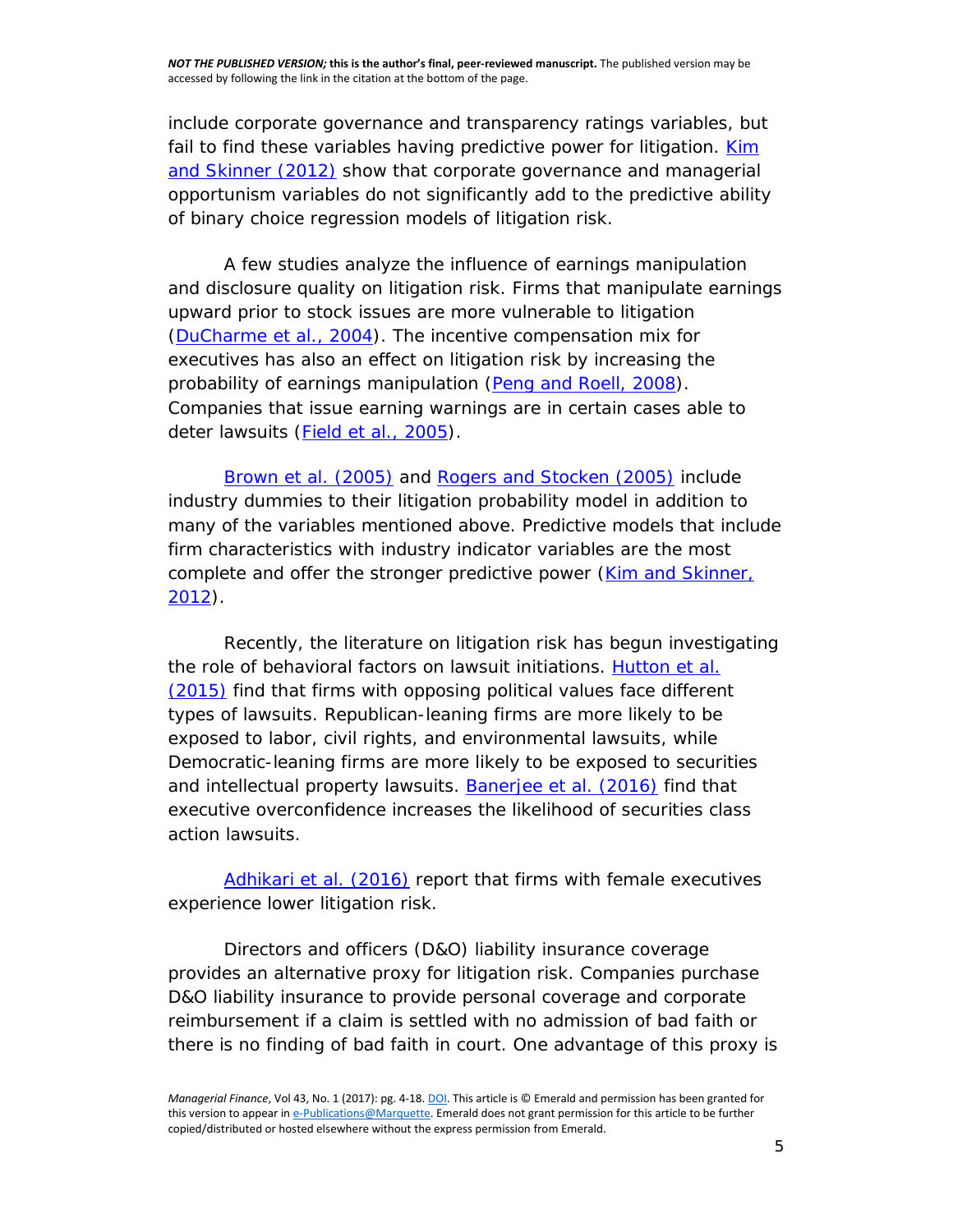that it is able to capture litigation risk for firms that successfully avoid litigation even though they might be highly exposed to the risk of a lawsuit. Unfortunately, data on D&O insurance for US firms are not publicly available and only a few studies have been able to use this proxy of litigation risk in relation to corporate governance, the quality of financial reporting and earnings forecasts (i.e. [Baker and Griffith,](http://www.emeraldinsight.com/doi/full/10.1108/MF-07-2016-0199)  [2007; Cao and Narayanamoorthy, 2011, 2014\)](http://www.emeraldinsight.com/doi/full/10.1108/MF-07-2016-0199).

While there is extensive research on litigation risk factors in the USA, little is known about litigation risk at the international level. [Arena and Ferris \(2016\)](http://www.emeraldinsight.com/doi/full/10.1108/MF-07-2016-0199) explore factors that affect litigation risk around the world and find that defendant firms headquartered in civil law countries and in countries with less efficient legal and judiciary systems face lower litigation risk. Unlike US-centric litigation risk studies, [Arena and Ferris \(2016\)](http://www.emeraldinsight.com/doi/full/10.1108/MF-07-2016-0199) do not find a significant relation between stock turnover, cumulative returns, and the probability to be sued.

### **3. Litigation costs**

Lawsuits often result into significant costs for the sued firms. Corporate lawsuits have significant direct costs with large negative effects on profitability, cash holdings, and firm value. The direct costs consist of settlement disbursements or damages and legal fees. Some of the direct costs of litigation are defrayed by litigation insurance. Almost all US publicly traded firms buy personal coverage insurance (A-side insurance) and corporate reimbursement coverage insurance for director and executive indemnification reimbursement (B-side insurance). Many firms also purchase optional entity securities coverage (C-side insurance) which provides protection to the corporation from its own liability. C-side litigation insurance, however, frequently does not provide full coverage. According to the 1996-2006 Towers Perrin D&O Liability Surveys, publicly traded firms have an average litigation insurance limit of about \$15 million. This amount only covers about 26 percent of the average settlement disbursement reported by **Arena and Julio (2015)** for their sample in the same period  $$56$  million).<sup>2</sup> Settlement amounts are positively related to the severity of the case [\(Cox and Thomas, 2004\)](http://www.emeraldinsight.com/doi/full/10.1108/MF-07-2016-0199) and the magnitude of shareholder losses (*Karpoff et al., 2008a*). Securities class actions with

*Managerial Finance*, Vol 43, No. 1 (2017): pg. 4-18[. DOI.](https://doi.org/10.1108/MF-07-2016-0199) This article is © Emerald and permission has been granted for this version to appear i[n e-Publications@Marquette.](http://epublications.marquette.edu/) Emerald does not grant permission for this article to be further copied/distributed or hosted elsewhere without the express permission from Emerald.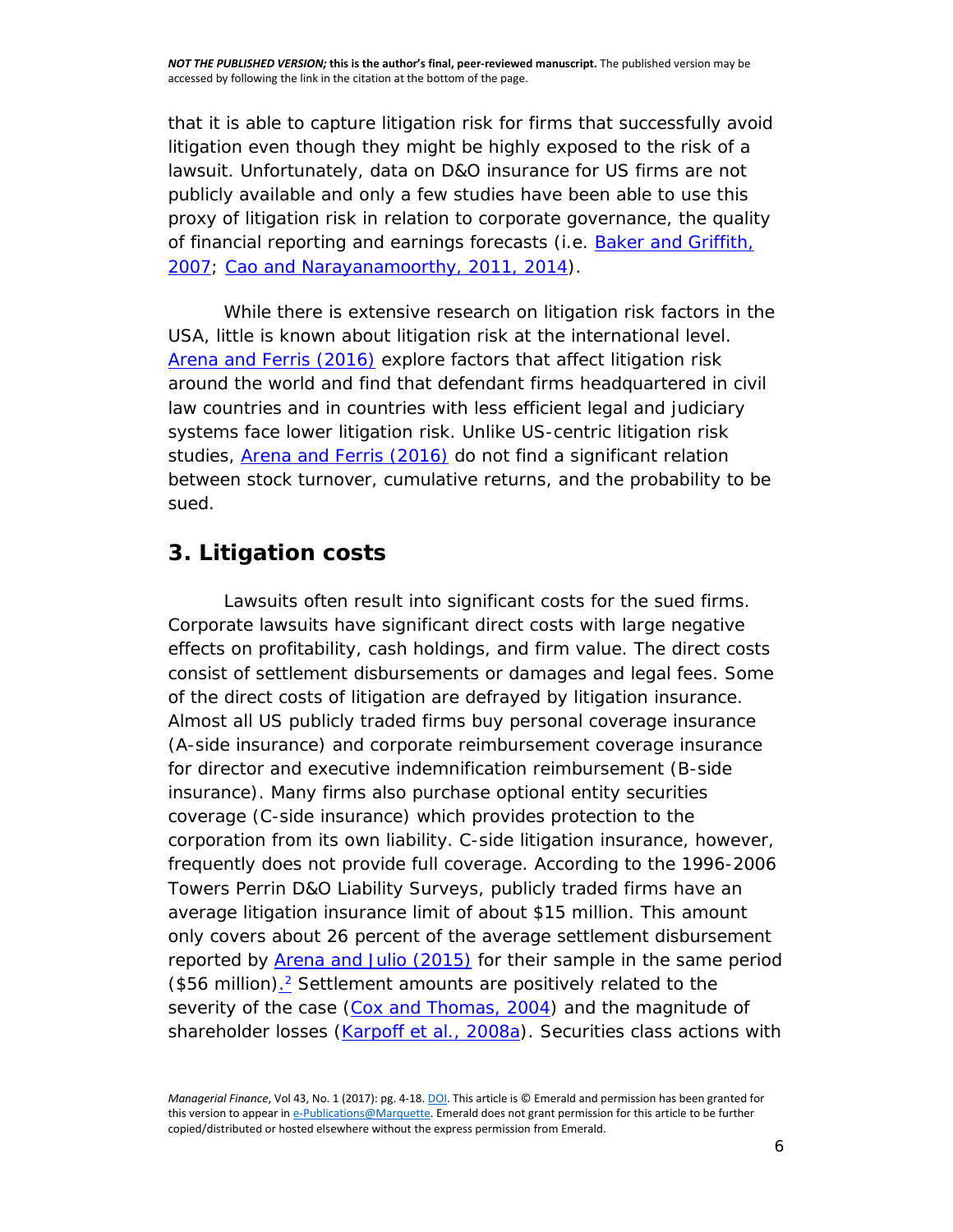institutional owners as lead plaintiffs have larger monetary settlements than lawsuits with individual lead plaintiffs [\(Cheng](http://www.emeraldinsight.com/doi/full/10.1108/MF-07-2016-0199) *et al.*, 2010).

Before the PSLRA of 1995, 20 percent of the cases resolved into settlements that exceeded 10 percent of the firm's annual revenues [\(Skinner, 1997\)](http://www.emeraldinsight.com/doi/full/10.1108/MF-07-2016-0199). [Cutler and Summers \(1988\)](http://www.emeraldinsight.com/doi/full/10.1108/MF-07-2016-0199) examine the Pennzoil/Texaco lawsuit and find significant costs associate with the lawsuit, with the losses for Texaco being larger than the gains for Pennzoil.

They find that the combined decline in value for the two firms is about \$2 billion and attribute the majority of this drop to an increase in the costs of financial distress for Texaco. [Engelmann and Cornell](http://www.emeraldinsight.com/doi/full/10.1108/MF-07-2016-0199)  [\(1988\)](http://www.emeraldinsight.com/doi/full/10.1108/MF-07-2016-0199) study the wealth implications around filings, verdicts, and settlements for a sample of five interfirm lawsuits. They also observe combined wealth losses for the litigating firms.

On December 22, 1995, Congress enacted the Private Securities Litigation Reform Act of 1995, which added Section 27(a)(3) to the Securities Act of 1933 and Section 21D(a)(3) to the Securities Exchange Act of 1934. This act added obstacles to securities fraud class action lawsuits to reduce the incidence of frivolous litigation. The new rules include a revised lead plaintiff appointment process, the prohibition of bonus payments to lead plaintiffs, the reduction of attorneys' fees to a "reasonable percentage" of any damage award, the comprehensive disclosure of the provisions of settlement and attorney's fees, the change from "joint and several liabilities" to "proportionate liability," a higher pleading standard to increase the cost of lawsuits; and a 90-day "bounce back" rule to prevents case from rushing into courts. [Grundfest and Perino \(1997\)](http://www.emeraldinsight.com/doi/full/10.1108/MF-07-2016-0199) find that number of class action security decreased by about 16 percent the year of the Act compared to the year before. Bajaj *et al.* [\(2014\)](http://www.emeraldinsight.com/doi/full/10.1108/MF-07-2016-0199) report that even though the number of state cases increased between 1995 and 1996, the number of total cases declined by 25 percent due to a drop of about 35 percent in the number of federal cases during the same period. [Perino \(2003\)](http://www.emeraldinsight.com/doi/full/10.1108/MF-07-2016-0199) extends the analysis up to 2001 and obtain results consistent with previous researchers. Ferris and [Pritchard \(2001\)](http://www.emeraldinsight.com/doi/full/10.1108/MF-07-2016-0199) and [Johnson](http://www.emeraldinsight.com/doi/full/10.1108/MF-07-2016-0199) *et al.* (2007) determine that the PSLRA has significantly decreased the number of frivolous shareholder lawsuits in the years following the enactment of the act. As we note in

*Managerial Finance*, Vol 43, No. 1 (2017): pg. 4-18[. DOI.](https://doi.org/10.1108/MF-07-2016-0199) This article is © Emerald and permission has been granted for this version to appear i[n e-Publications@Marquette.](http://epublications.marquette.edu/) Emerald does not grant permission for this article to be further copied/distributed or hosted elsewhere without the express permission from Emerald.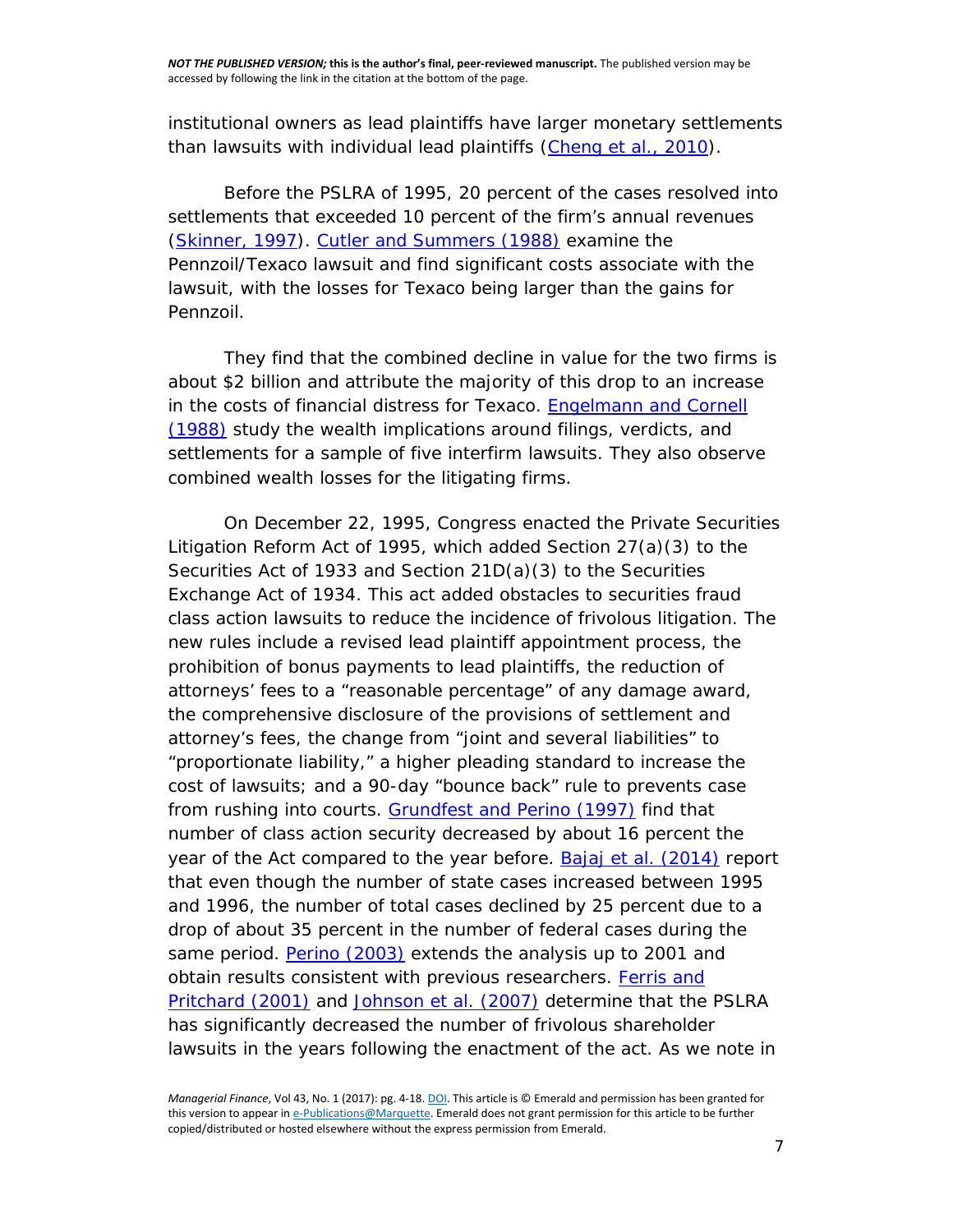the introduction to this survey, however, after an initial decline, the number of lawsuits has resumed its growth. Moreover, settlement costs have not decreased following the passage of the Reform Act [\(Karpoff](http://www.emeraldinsight.com/doi/full/10.1108/MF-07-2016-0199) *et al.*, 2008a).

In addition to settlement disbursements and attorney's fees, firms sustain indirect litigation costs that in most circumstances have a stronger detrimental effect on shareholder and debtholder value than direct costs. Indirect costs include loss of firm's credibility, increase in the perceived uncertainty about a firm's prospects, loss of customers and suppliers, and diversion of manages' time and resources [\(Karpoff](http://www.emeraldinsight.com/doi/full/10.1108/MF-07-2016-0199)  [and Lott, 1993, 1999; Phillips and Miller, 1996; Johnson](http://www.emeraldinsight.com/doi/full/10.1108/MF-07-2016-0199) *et al.*, [2000a,b;](http://www.emeraldinsight.com/doi/full/10.1108/MF-07-2016-0199) Black *et al.*[, 2006\)](http://www.emeraldinsight.com/doi/full/10.1108/MF-07-2016-0199). As discussed by [Klein and Leffler \(1981\)](http://www.emeraldinsight.com/doi/full/10.1108/MF-07-2016-0199) and [Jarrell and Peltzman \(1985\),](http://www.emeraldinsight.com/doi/full/10.1108/MF-07-2016-0199) the revelation of misconduct have significant effects on corporate costs and operations. Overall, direct and indirect costs greatly exceed the expected befits accrued to the plaintiffs [\(Engelmann and Cornell, 1988\)](http://www.emeraldinsight.com/doi/full/10.1108/MF-07-2016-0199).

Karpoff *et al.* [\(2008a\)](http://www.emeraldinsight.com/doi/full/10.1108/MF-07-2016-0199) estimate the reputational losses sustained by firms prosecuted for financial misrepresentation by using a modified version of the empirical procedure introduced by [Peltzman \(1981\).](http://www.emeraldinsight.com/doi/full/10.1108/MF-07-2016-0199) They find that the reputation loss exceeds the legal penalty by more than 7.5 times. The reputation loss is larger for firms that rely more on implicit contracts (e.g. firms with larger R&D expenditures and intangible assets) consistent with [Klein and Leffler \(1981\)](http://www.emeraldinsight.com/doi/full/10.1108/MF-07-2016-0199) and Landes [and Posner \(1987\). Murphy](http://www.emeraldinsight.com/doi/full/10.1108/MF-07-2016-0199) *et al.* (2009) empirically show that losses in market value upon revelation of corporate misconduct are partially due to higher firm risk and lower future profitability.

# **4. Stock market reaction at the time of lawsuit filings**

The earliest law and finance studies concerning corporate litigation focus on the stock price reaction of defendant firms at specific times during the lawsuit process. **Ellert (1976)** examines the market reaction to announcements of legal challenges to mergers by the Federal Trade Commission and the Department of Justice in the 1950s and 1960s. He finds that, in the month following the lawsuit filing, the defendant firm's stock price declines on average by 2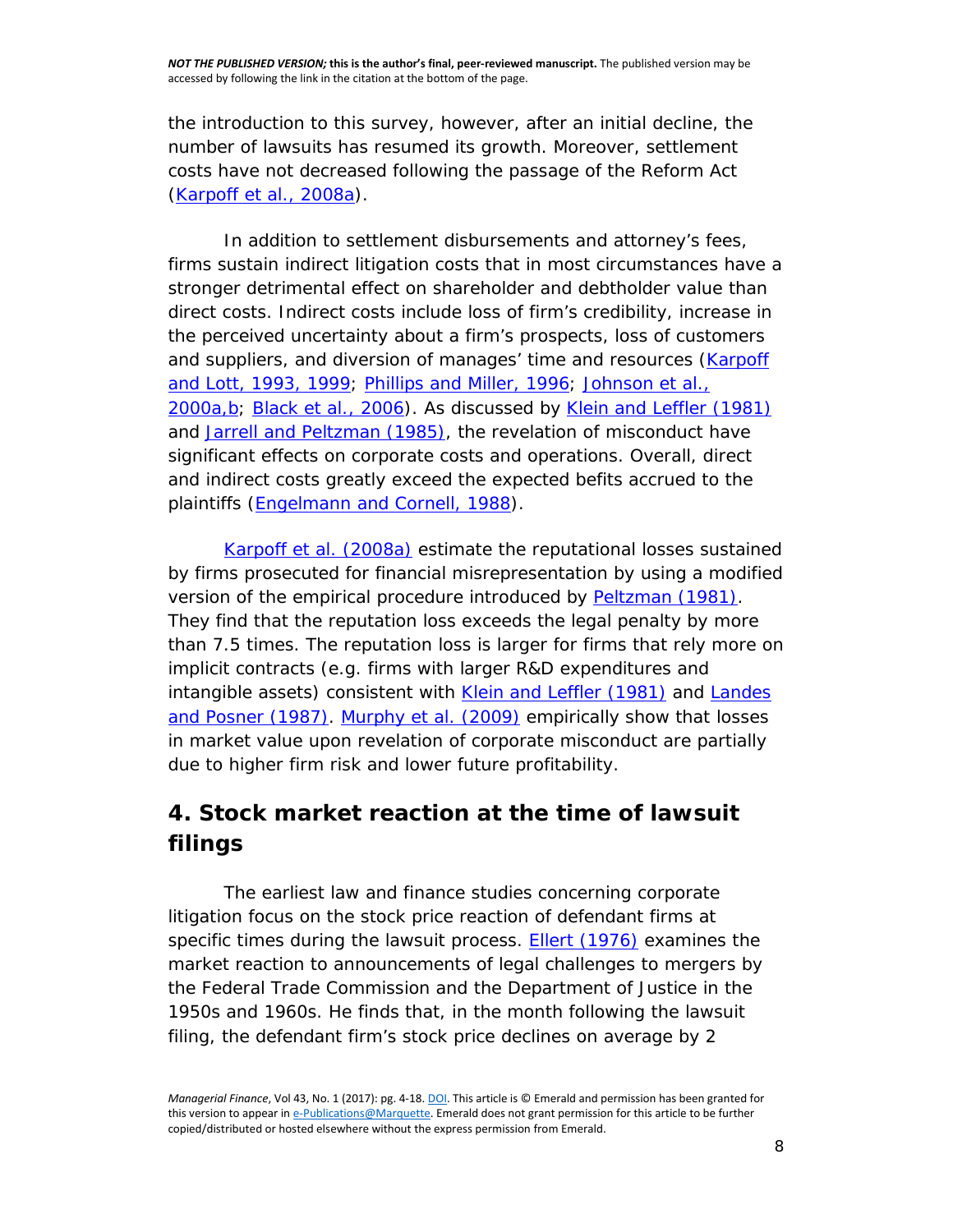percent. [Fischel and Bradley \(1986\)](http://www.emeraldinsight.com/doi/full/10.1108/MF-07-2016-0199) analyze the stock price reaction at the time of a judgement on management motions to dismiss in derivative suits and discovers a significantly negative return when lawsuits are dismissed. This suggests that the market views derivative lawsuits positively. [Romano \(1991\)](http://www.emeraldinsight.com/doi/full/10.1108/MF-07-2016-0199) presents the first event study on lawsuit filings focusing on a random sample of publicly traded firms sued between 1966 and 1987. She does not observe any significant abnormal returns for lawsuit initiations.

Subsequent evidence, however, consistently shows that the stock market reacts negatively to the filing of corporate lawsuits. [Karpoff and Lott \(1993\)](http://www.emeraldinsight.com/doi/full/10.1108/MF-07-2016-0199) explore a sample of corporate defendants accused of fraud. They determine that such firms sustain significant market losses at the announcement of the accusation. The authors attribute most of this stock price decline to reputation costs. [Bhagat](http://www.emeraldinsight.com/doi/full/10.1108/MF-07-2016-0199) *et al.* [\(1994\)](http://www.emeraldinsight.com/doi/full/10.1108/MF-07-2016-0199) perform an event study on interfirm litigation, lawsuits in which both the plaintiff and the defendant are corporations. They find joint wealth losses at the time of the lawsuit filing and show that these stock price declines are mainly due to an increased probability of financial distress for the defendant firm. In a subsequent study, Bizjak [and Coles \(1995\)](http://www.emeraldinsight.com/doi/full/10.1108/MF-07-2016-0199) focus on a subset of interim lawsuits (i.e. private antitrust suits). They determine that joint wealth effects at the time of the lawsuit filing are negative. They further explain that the decline in the stock price in antitrust disputes are attributable to the expectation of court restrictions on the defendant's business practices and the likelihood of additional suits and financial distress. Bizjak and Coles [\(1995\)](http://www.emeraldinsight.com/doi/full/10.1108/MF-07-2016-0199) also find a positive stock market reaction for plaintiff firms upon at the time of the lawsuit initiation.

[Bhagat](http://www.emeraldinsight.com/doi/full/10.1108/MF-07-2016-0199) *et al.* (1998) examine the wealth effects of all types of corporate lawsuits filed between 1981 and 1983. They report that regardless of the identity of the entity or individual that brought the lawsuit against a firm (i.e. government entity, another firm, or a private citizen), the defendant firm's stock price experiences a statistically significant decline upon the lawsuit filing.

[Gande and Lewis \(2009\)](http://www.emeraldinsight.com/doi/full/10.1108/MF-07-2016-0199) examine a comprehensive sample of security class action lawsuits filed between 1996 and 2003 and confirm significantly negative stock price reactions at the announcement. They also find that shareholders partially anticipate these lawsuits based on

*Managerial Finance*, Vol 43, No. 1 (2017): pg. 4-18[. DOI.](https://doi.org/10.1108/MF-07-2016-0199) This article is © Emerald and permission has been granted for this version to appear i[n e-Publications@Marquette.](http://epublications.marquette.edu/) Emerald does not grant permission for this article to be further copied/distributed or hosted elsewhere without the express permission from Emerald.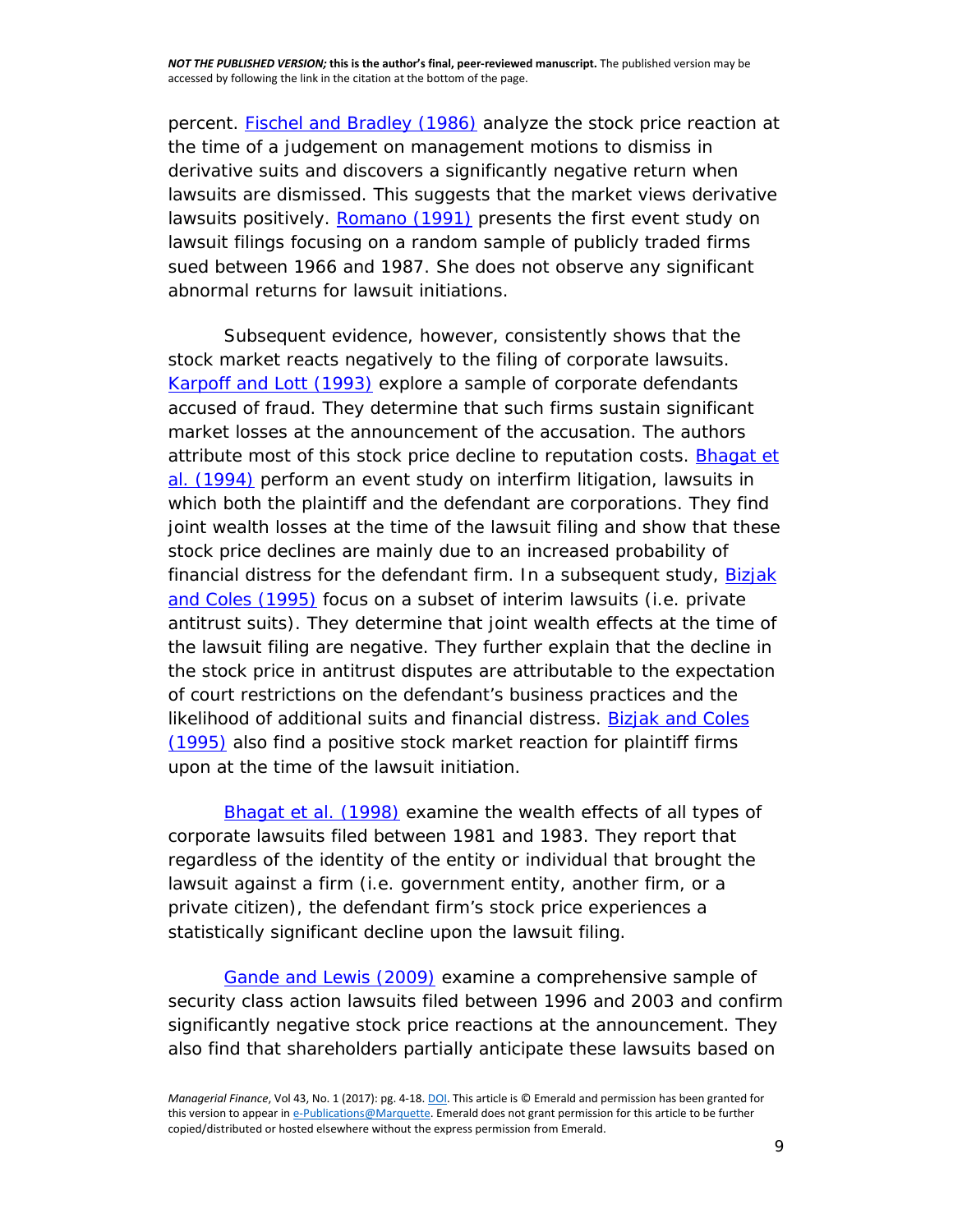lawsuits against other firms in the same industry and capitalize some of these losses prior to the lawsuit filing date. [Klock \(2015\)](http://www.emeraldinsight.com/doi/full/10.1108/MF-07-2016-0199) investigates a sample of class action lawsuits between 1995 (the year of the enactment of the PSLRA) and 2012 and obtains results consistent with those of [Gande and Lewis \(2009\).](http://www.emeraldinsight.com/doi/full/10.1108/MF-07-2016-0199)

[Bhattacharya](http://www.emeraldinsight.com/doi/full/10.1108/MF-07-2016-0199) *et al.* (2007) study the stock market reaction to lawsuit filings for non-US firms sued in US courts. They find that non-US firms sustain larger stock market losses at the announcement, which is a rational adjustment to their higher probability to lose in comparison to US defendant firms.

# **5. The effect of litigation on corporate behavior, decisions, and outcomes**

Litigation risk and lawsuits have significant long-lasting effects on the defendant firm, its executives and directors. The law and finance literature provides an extensive examination of the ramification of corporate litigation on a large number of corporate activities, policies, behaviors, and outcomes such as equity issuance and IPO underpricing, debt financing, cost of capital, corporate governance, investment decisions, and insider trading. In the following sections we survey studies in each of these areas.

#### *5.1 Equity issuance and IPO underpricing*

The Securities Acts of 1933 and 1934 provides shareholders the right to sue a firm going public (i.e. an IPO) for material misstatements or omissions. The great majority of IPO lawsuits against the issuing firms are brought under Sections 11 and 12 of the Securities Act of 1933 and Section 10(b) of the Securities Act of 1934 [\(Lowry and Shu, 2002\)](http://www.emeraldinsight.com/doi/full/10.1108/MF-07-2016-0199). Under Section 11, damages for direct purchasers of IPO stocks depend on the difference between the offer price and either the sale price or the security's price at the time of the lawsuit. Aftermarket purchasers can also sue the IPO firm if they can demonstrate that they relied on the prospectus to make their purchasing decision. Because damages are directly related to the offer price, a firm that underprices its IPO more aggressively has lower potential damages and a decreased probability of being sued. A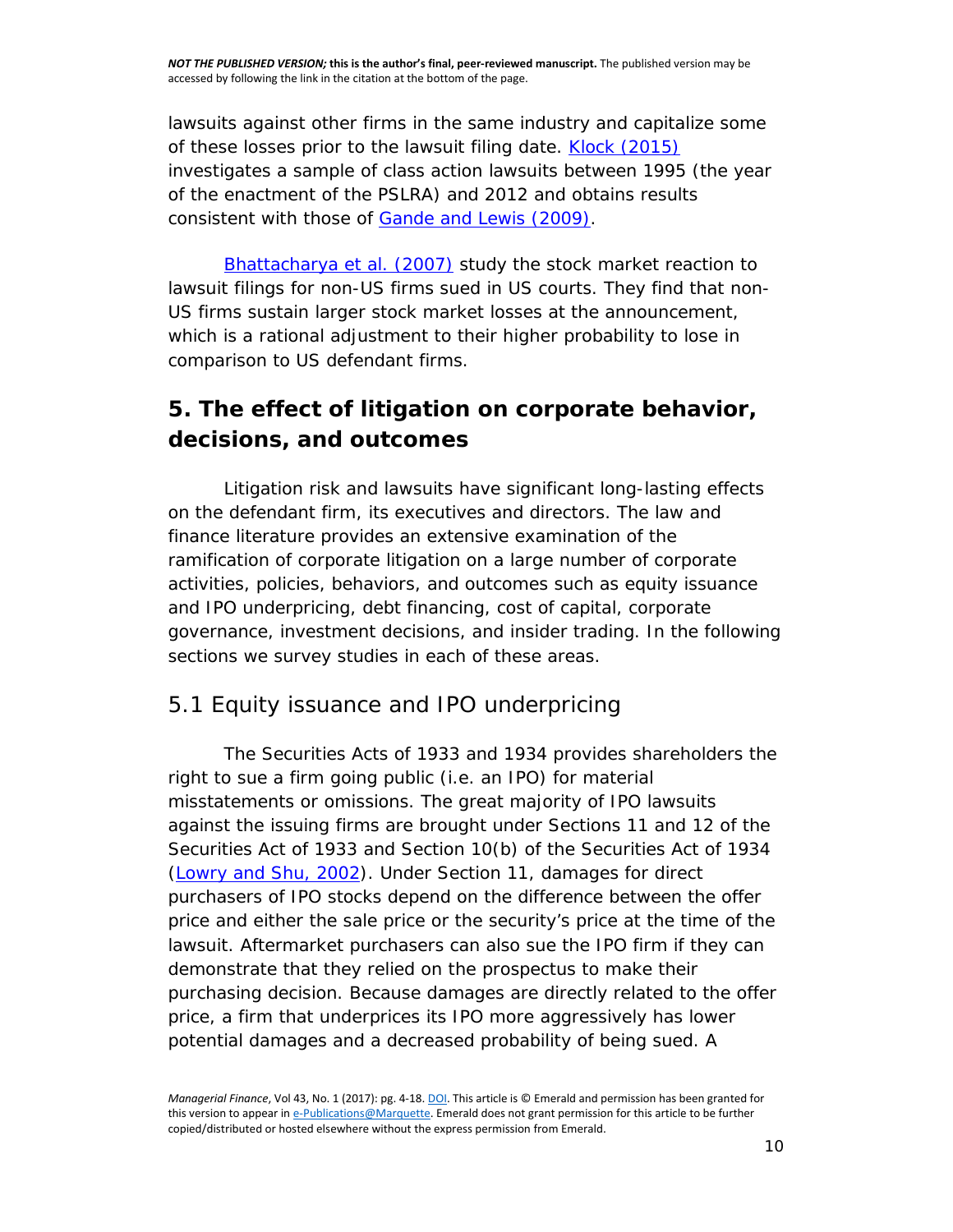possible motivation for IPO underpricing is, therefore, to reduce litigation risk. $3$ 

Litigation risk is one of the main long-standing explanations of underpricing along with the signaling and information asymmetry hypotheses. [Ibbotson \(1975\)](http://www.emeraldinsight.com/doi/full/10.1108/MF-07-2016-0199) is the first to posit that IPO firms underprice their shares to protect themselves from the risk of litigation. [Tinic \(1988\)](http://www.emeraldinsight.com/doi/full/10.1108/MF-07-2016-0199) formulates a model of the expected cost of legal liabilities as a function of the difference between the offer price and the post-offer price. [Hughes and Thakor \(1992\)](http://www.emeraldinsight.com/doi/full/10.1108/MF-07-2016-0199) further develop Tinic's model in a game-theory setting and specify the conditions to reach equilibrium in underpricing. [Hensler \(1995\)](http://www.emeraldinsight.com/doi/full/10.1108/MF-07-2016-0199) offers another variation of Tinic's theory by developing a utility maximization singleperiod model.

Several empirical studies test these theoretical models. Tinic [\(1988\)](http://www.emeraldinsight.com/doi/full/10.1108/MF-07-2016-0199) compares underpricing before the 1933 Securities Act (i.e. 1923-1930) with underpricing after the enactment of the Act (i.e. 1966-1970). He discovers that underpricing is significantly higher in the later period which is consistent with the litigation risk hypothesis of underpricing. [Drake and Vetsuypens \(1993\),](http://www.emeraldinsight.com/doi/full/10.1108/MF-07-2016-0199) however, report that the average initial returns between 1972 and 1977 are actually lower than those before 1933. They argue that Tinic's results might be driven by factors other than litigation risk. [Keloharju](http://www.emeraldinsight.com/doi/full/10.1108/MF-07-2016-0199) (1993) test different underpricing hypotheses in the Finnish stock market. He finds a mean underpricing of 8.7 percent, which is significantly lower than that for US IPO firms during the same period. He concludes that, because IPO litigation in Finland is virtually non-existent, the difference in underpricing can be at least partially explained by litigation risk. Drake [and Vetsuypens \(1993\)](http://www.emeraldinsight.com/doi/full/10.1108/MF-07-2016-0199) find that IPO firms with positive initial returns are more likely to be sued than firms with negative returns. Even though their result is inconsistent with the litigation risk hypothesis, the validity of their conclusion is challenged by potential endogeneity. $4$ [Lowry and Shu \(2002\)](http://www.emeraldinsight.com/doi/full/10.1108/MF-07-2016-0199) use a simultaneous equation model to control for the endogeneity between litigation risk and underpricing that affected previous studies. Their results show that underpricing has both an insurance and a deterrence effect on litigation. Firms with higher litigation risk underprice their IPOs more to reduce the risk of being sued and a more pronounced underpricing reduces expected litigation costs.

*Managerial Finance*, Vol 43, No. 1 (2017): pg. 4-18[. DOI.](https://doi.org/10.1108/MF-07-2016-0199) This article is © Emerald and permission has been granted for this version to appear i[n e-Publications@Marquette.](http://epublications.marquette.edu/) Emerald does not grant permission for this article to be further copied/distributed or hosted elsewhere without the express permission from Emerald.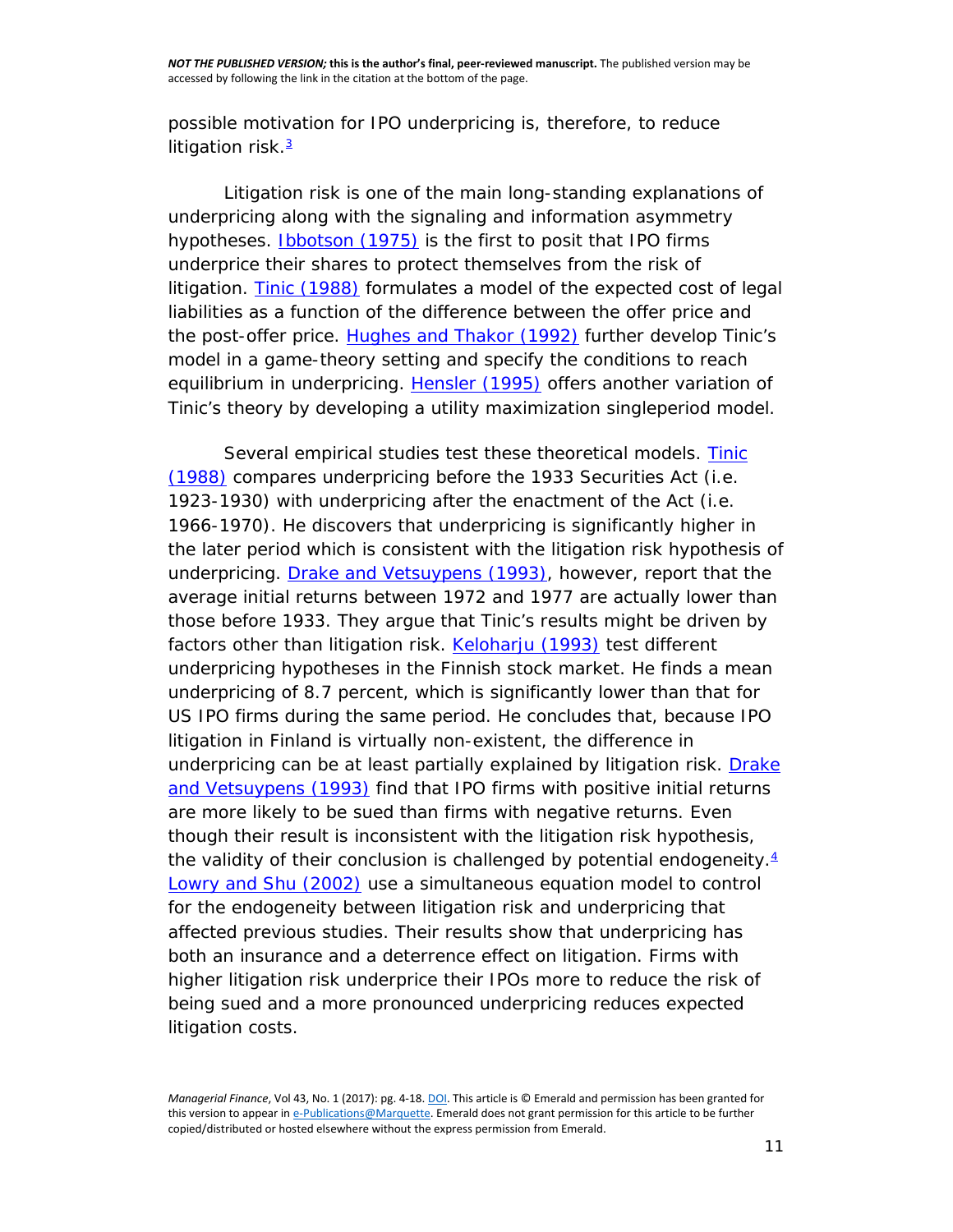Following the bust of the internet bubble in the early 2000s, a multitude of IPO allocation lawsuits were filed in the Southern District Court of New York against investment banks that underwrote IPOs in the previous three years. **Zhu (2009)** analyses 259 IPO allocation cases involving 28 percent of the 906 firms that went public between 1998 and 2000. Unlike traditional Section 11 IPO lawsuits, allocation lawsuits charge underwriters for an excessive increase in aftermarket prices. IPOs with higher underpricing, therefore, are more likely to trigger allocation lawsuits. [Zhu \(2009\)](http://www.emeraldinsight.com/doi/full/10.1108/MF-07-2016-0199) finds that, because the predominance of this type of IPO lawsuits in the early 2000s, deeper underpricing did not reduce litigation risk during that specific period. [Hao \(2011\)](http://www.emeraldinsight.com/doi/full/10.1108/MF-07-2016-0199) does not observe firms with higher litigation risk underpricing their IPOs more during her sample period of 1995-2005. She finds, however, that firms which are more likely to withdraw their offerings face higher litigation risk if they complete the IPO. Further, she reports that firms with higher litigation risk pay a higher gross spread to their underwriters. [Walker](http://www.emeraldinsight.com/doi/full/10.1108/MF-07-2016-0199) *et al.* (2015) posit that plaintiffs of IPO lawsuits manifest opportunistic behavior. They find that the main predictors of litigation and settlement amounts are the monetary damages that plaintiffs can claim and the remaining wealth available in the firm. [Hanley and Hoberg \(2012\)](http://www.emeraldinsight.com/doi/full/10.1108/MF-07-2016-0199) perform a word content analysis on IPO prospectuses and find a trade-off between underpricing and disclosure as hedges against litigation. While strong disclosure is an effective hedge against all types of IPO lawsuits, underpricing is effective mainly in preventing Section 11 litigation. Ferris *et al.* [\(2013\)](http://www.emeraldinsight.com/doi/full/10.1108/MF-07-2016-0199) use textual analysis to examine the incidence of conservatism in a set of IPO prospectuses over 1999-2005. They determine that auditor stature is positively related to prospectus conservatism. They conclude that more reputable auditors tend to encourage issuer conservatism, perhaps in response to reputation concerns and concern over legal liability.

Recently researchers have begun to analyze the relation between litigation risk and IPO underpricing at the international level using a cross-country framework. [Banerjee](http://www.emeraldinsight.com/doi/full/10.1108/MF-07-2016-0199) *et al.* (2011) and Lin *[et al.](http://www.emeraldinsight.com/doi/full/10.1108/MF-07-2016-0199)* [\(2013\),](http://www.emeraldinsight.com/doi/full/10.1108/MF-07-2016-0199) consistent with the litigation risk hypothesis of underpricing, find that higher litigation risk in a specific country the larger is associated with greater underpricing of the IPOs in that country.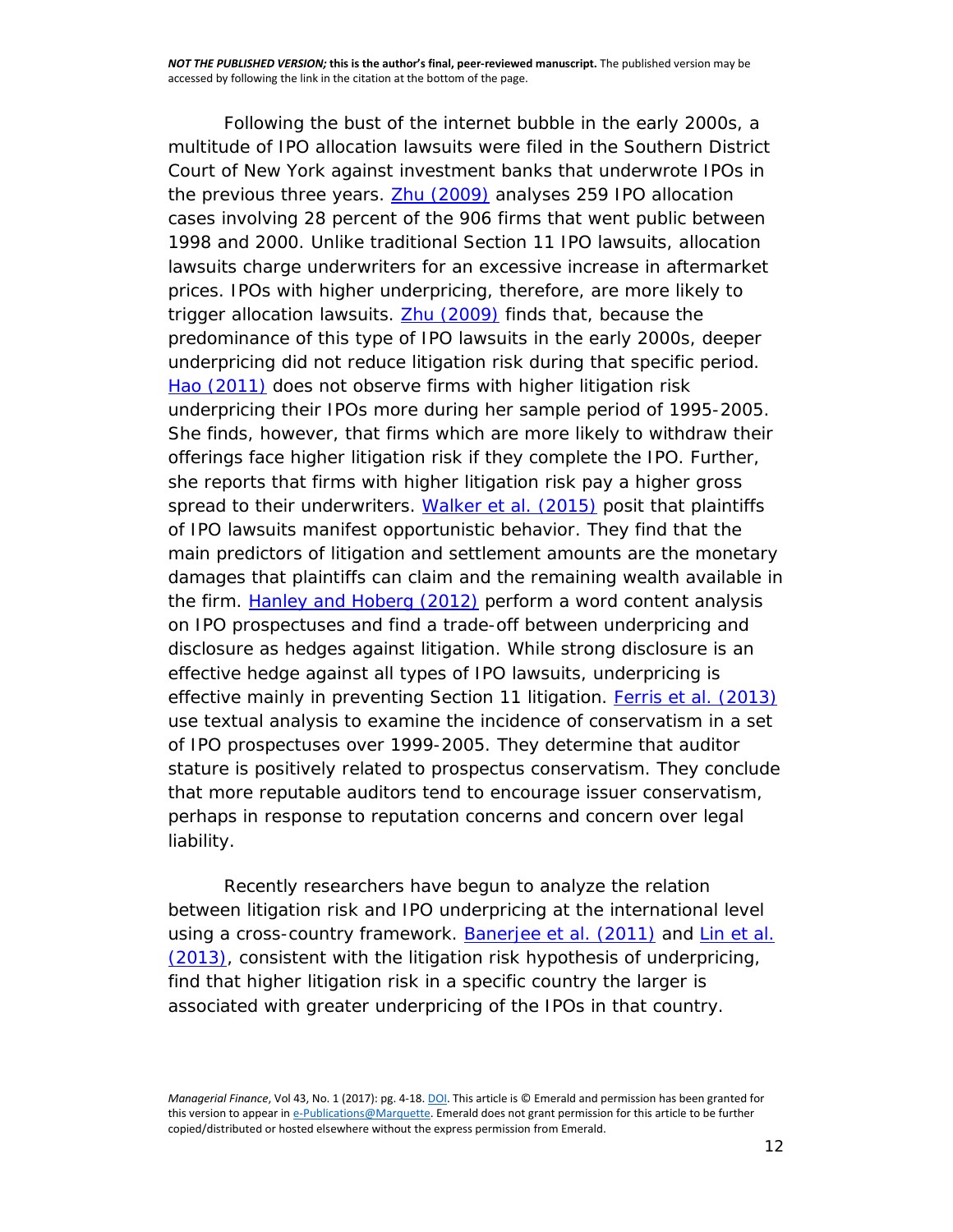### *5.2 Cost of capital*

Due to its significant direct and indirect costs, corporate litigation has an important effect on the defendant firm's cost of capital. Firms that are subject to accounting enforcement actions by the SEC experience a significant increase in their cost of capital [\(Dechow](http://www.emeraldinsight.com/doi/full/10.1108/MF-07-2016-0199) *et al.*, 1996). Following a lawsuit filing or revelation of corporate misconduct, the defendant firm's stock tends to experience an increase in idiosyncratic volatility. This has a consequent effect on the firm's cost of capital [\(Murphy](http://www.emeraldinsight.com/doi/full/10.1108/MF-07-2016-0199) *et al.*, 2009). [Chava](http://www.emeraldinsight.com/doi/full/10.1108/MF-07-2016-0199) *et al.* (2010) report that, at the time of a filing of a class action lawsuit, the defendant firm's cost of equity capital significantly increases and that this increase is incremental over the effect of the disclosure announcement. They also find that accounting fraud lawsuits and lawsuits with high merit have a stronger effect on cost of capital.

Both at the time when firms experience litigation risk and after the filing of a litigation, firms sustain higher interest on their bank loans. Banks price litigation risk in loan contracting by charging a higher spread, offering shorter maturity loan, or loans with more covenants to firms with higher likelihood to be sued [\(Yuan and Zhang,](http://www.emeraldinsight.com/doi/full/10.1108/MF-07-2016-0199)  [2015\)](http://www.emeraldinsight.com/doi/full/10.1108/MF-07-2016-0199). Following the filing of a class action security lawsuit, defendant firms experience an increase in loan spreads, higher up-front borrowing charges, and more financial covenants and collateral requirements (Deng *et al.*[, 2014\)](http://www.emeraldinsight.com/doi/full/10.1108/MF-07-2016-0199). When corporate directors are more insulated from potential litigation due to limited liability and indemnification provisions, firms benefit from higher credit ratings and lower yield spreads [\(Bradley and Chen, 2011\)](http://www.emeraldinsight.com/doi/full/10.1108/MF-07-2016-0199).

# *5.3 Corporate financial policies*

Recently the finance literature has started investigating the effect of litigation on corporate financial policies. Corporate managers are likely to manage expected future litigation costs by modifying financial policies. [Arena and Julio \(2015\)](http://www.emeraldinsight.com/doi/full/10.1108/MF-07-2016-0199) find that firms significantly increase the level of their cash holdings in anticipation of lawsuits. The market value of cash is significantly lower for firms exposed to litigation risk. One mechanism through which firms accumulate cash is by reducing corporate investments. Conversely, firms that overinvest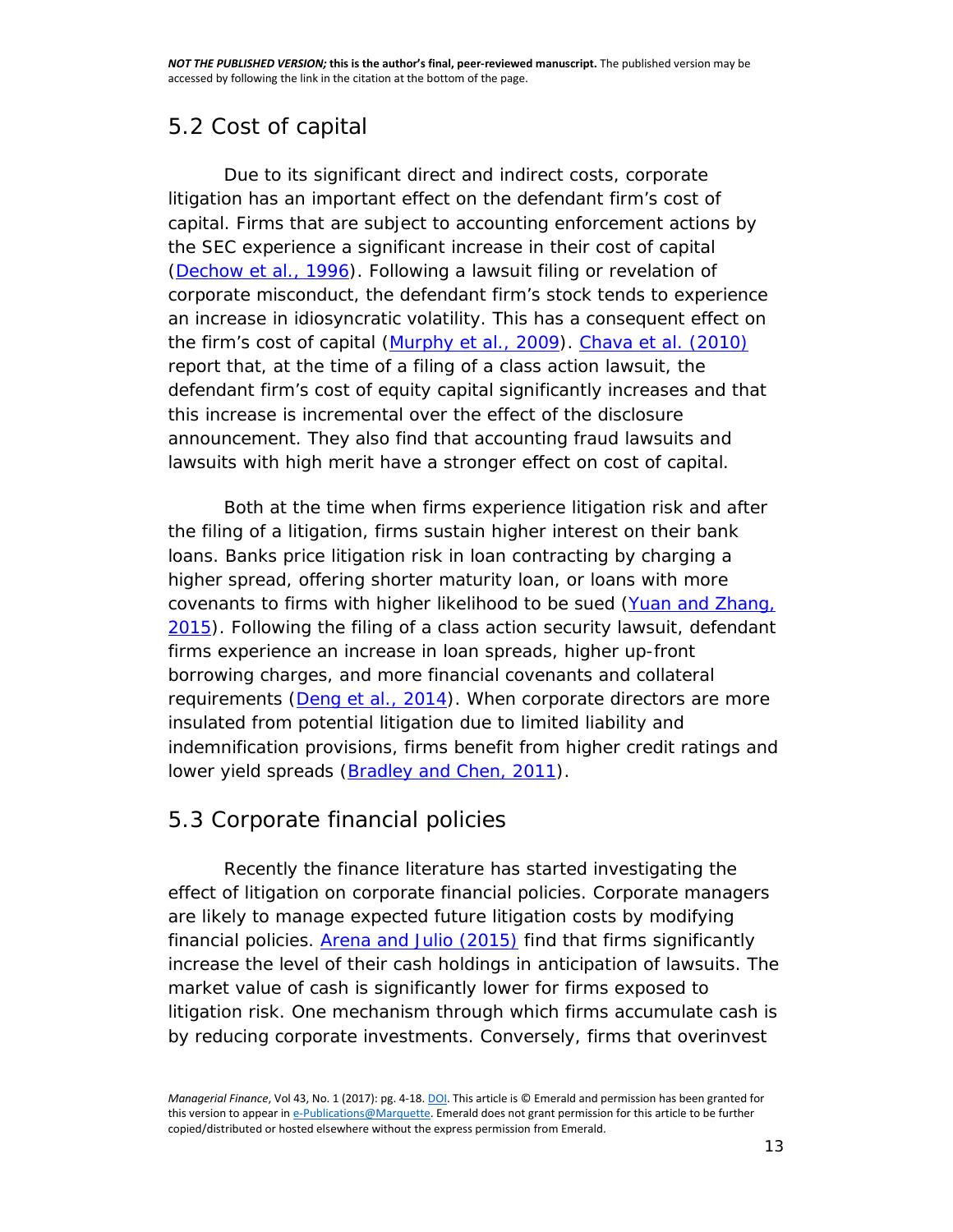are more likely to get sued (McTier and Wald, 2011). Firms with a higher risk of costly lawsuits are more likely to undertake aggressive growth through acquisitions to diversify their risk (Gormley and Matsa, [2011\)](http://www.emeraldinsight.com/doi/full/10.1108/MF-07-2016-0199).

The full implications of litigation on firm value and liquidity are only known at the time of the lawsuit resolution. Firms, therefore, are likely to further adjust financial policies at the time of a lawsuit settlement. [Arena and Julio \(2016\)](http://www.emeraldinsight.com/doi/full/10.1108/MF-07-2016-0199) show that firms set their pay out policy based on the perceived litigation risk and then change their share repurchase policy once the lawsuit is resolved. Firms that face significant litigation risk pay lower dividends or omit dividends while distributing more cash through share repurchase programs. This increase in pay out flexibility allows firms to more easily decrease cash distributions to shareholders if anticipated litigation expenses are subsequently incurred. [McTier and Wald \(2011\)](http://www.emeraldinsight.com/doi/full/10.1108/MF-07-2016-0199) also find that firms reduce pay outs following a lawsuit. In addition firms are likely to reduce overinvestment activity, cash holdings, and diversification postsuit. [Autore](http://www.emeraldinsight.com/doi/full/10.1108/MF-07-2016-0199) *et al.* (2014) discover that firms tend also to reduce their reliance on debt and equity financing following severe litigation episodes.

# *5.4 Financial reporting*

The accounting literature has extensively explored the effect of litigation on financial reporting and disclosure. We report a brief overview of the main studies on this issue due to the important influence that financial reporting has on many corporate financial decisions and outcomes.

The early empirical evidence on the effect of financial disclosure and litigation risk is mixed. While **Skinner** (1994) states that voluntary earnings releases can decrease the risk of litigation, [Francis](http://www.emeraldinsight.com/doi/full/10.1108/MF-07-2016-0199) *et al.* [\(1994a,](http://www.emeraldinsight.com/doi/full/10.1108/MF-07-2016-0199) b) determine that early disclosure increases a firm's legal exposure.

There are several reasons why earnings warnings can reduce the probability of a lawsuit. Timely disclosure reduces the time the stock trades at inflated prices, which in turn leads to a reduced incentive for plaintiffs to sue or lower settlements. Early disclosure

*Managerial Finance*, Vol 43, No. 1 (2017): pg. 4-18[. DOI.](https://doi.org/10.1108/MF-07-2016-0199) This article is © Emerald and permission has been granted for this version to appear i[n e-Publications@Marquette.](http://epublications.marquette.edu/) Emerald does not grant permission for this article to be further copied/distributed or hosted elsewhere without the express permission from Emerald.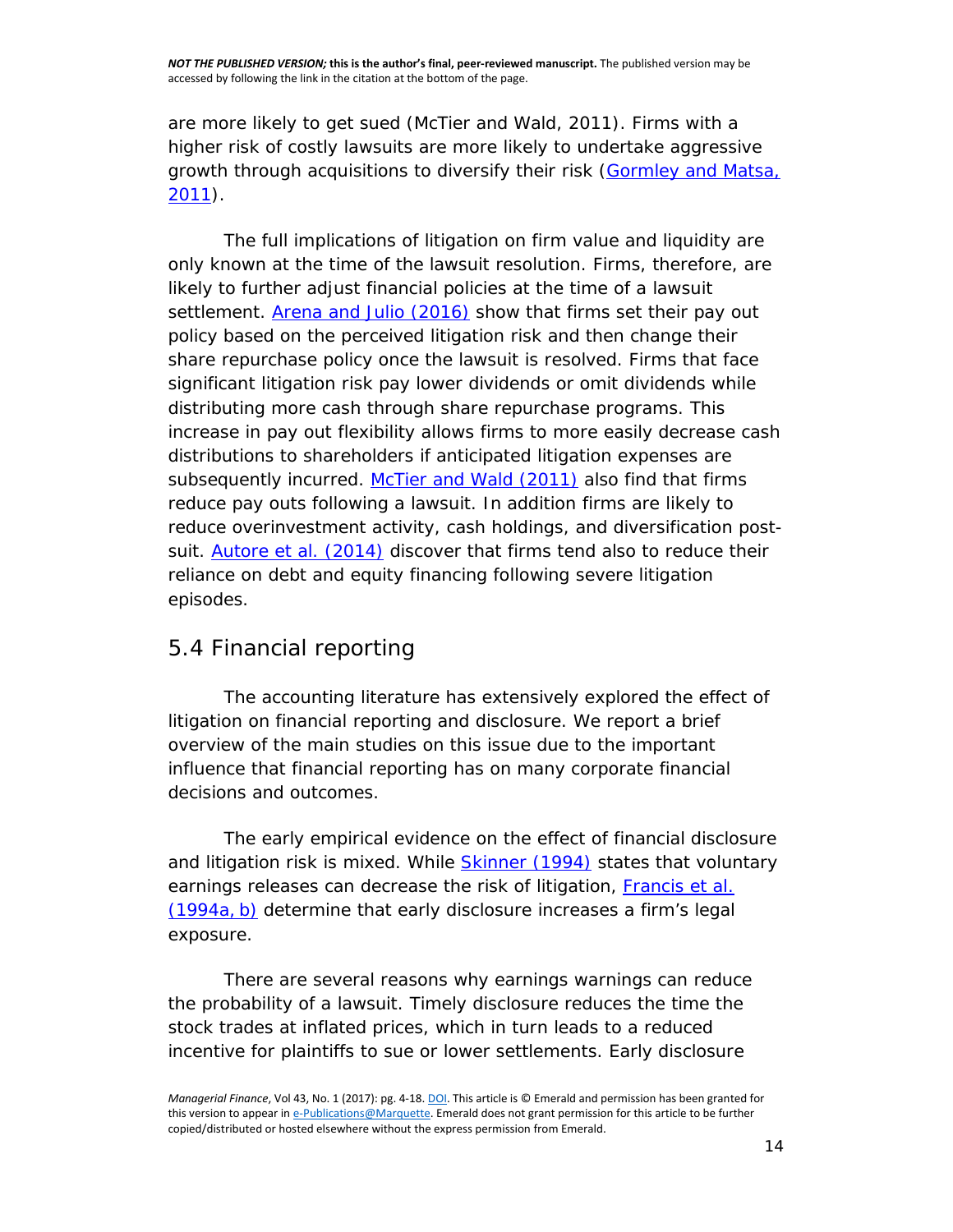weakens the claim that the firm withheld information and can also decrease contingent lawsuit loss [\(Skinner, 1994, 1997\)](http://www.emeraldinsight.com/doi/full/10.1108/MF-07-2016-0199). [Francis](http://www.emeraldinsight.com/doi/full/10.1108/MF-07-2016-0199) *et al.* [\(1994a,](http://www.emeraldinsight.com/doi/full/10.1108/MF-07-2016-0199) b), however, empirically observe that earnings warnings are likely to be followed by class action securities lawsuits. Their results, however, have been received with scepticism due to possible endogeneity. Firms with bad news are concurrently likely to disclose them and to be sued. The spurious relation between disclosure and lawsuits has the effect of concealing the lawsuit deterrence effect of disclosure [\(Skinner, 1997;](http://www.emeraldinsight.com/doi/full/10.1108/MF-07-2016-0199) Field *et al.*[, 2005\)](http://www.emeraldinsight.com/doi/full/10.1108/MF-07-2016-0199). Field *et al.* [\(2005\)](http://www.emeraldinsight.com/doi/full/10.1108/MF-07-2016-0199) employ a simultaneous equations method and find that disclosure deters litigation rather than triggering it. By employing a new measure of the timeliness of earnings news, [Donelson](http://www.emeraldinsight.com/doi/full/10.1108/MF-07-2016-0199) *et al.* (2012) obtain similar results. After the resolution of a lawsuit, defendant firms tend to reduce the level of information disclosed to investors [\(Johnson](http://www.emeraldinsight.com/doi/full/10.1108/MF-07-2016-0199) *et al.*[, 2001; Rogers and Van Buskirk, 2009\)](http://www.emeraldinsight.com/doi/full/10.1108/MF-07-2016-0199). [Rogers](http://www.emeraldinsight.com/doi/full/10.1108/MF-07-2016-0199) *et al.* (2011) examine the tone of disclosure through a textual analysis and find that companies which are unusually optimistic in their earnings announcements or in which managers engage in abnormal selling are more likely to be targets of lawsuits.

#### *5.5 Corporate governance*

Litigation has also a significant effect on internal governance mechanisms. [Romano \(1991\)](http://www.emeraldinsight.com/doi/full/10.1108/MF-07-2016-0199) finds that managerial turnover is more frequent for firms involved in litigation. While [Agrawal](http://www.emeraldinsight.com/doi/full/10.1108/MF-07-2016-0199) *et al.* (1999) and [Helland \(2006\)](http://www.emeraldinsight.com/doi/full/10.1108/MF-07-2016-0199) do not find unusual turnover among executives and directors of firms charged with fraud, [Niehaus and Roth \(1999\)](http://www.emeraldinsight.com/doi/full/10.1108/MF-07-2016-0199) show that lawsuits that terminate with large settlements are likely to result in CEO turnover. Similarly, executives that are found guilty of financial misrepresentation by the Security and Exchange Commission and the Department of Justice are almost always removed from their position and bear significant financial losses [\(Karpoff](http://www.emeraldinsight.com/doi/full/10.1108/MF-07-2016-0199) *et al.*, 2008b). Security class action lawsuits increase the likelihood that the CEO will suffer a reduction in compensation or be laid off, and increase the likelihood that the firm will receive a disciplinary takeover bid [\(Humphery-Jenner, 2012\)](http://www.emeraldinsight.com/doi/full/10.1108/MF-07-2016-0199).

Outside board directors do not face abnormal turnover in firms involved in litigation, but they tend to lose a significant number of

*Managerial Finance*, Vol 43, No. 1 (2017): pg. 4-18[. DOI.](https://doi.org/10.1108/MF-07-2016-0199) This article is © Emerald and permission has been granted for this version to appear i[n e-Publications@Marquette.](http://epublications.marquette.edu/) Emerald does not grant permission for this article to be further copied/distributed or hosted elsewhere without the express permission from Emerald.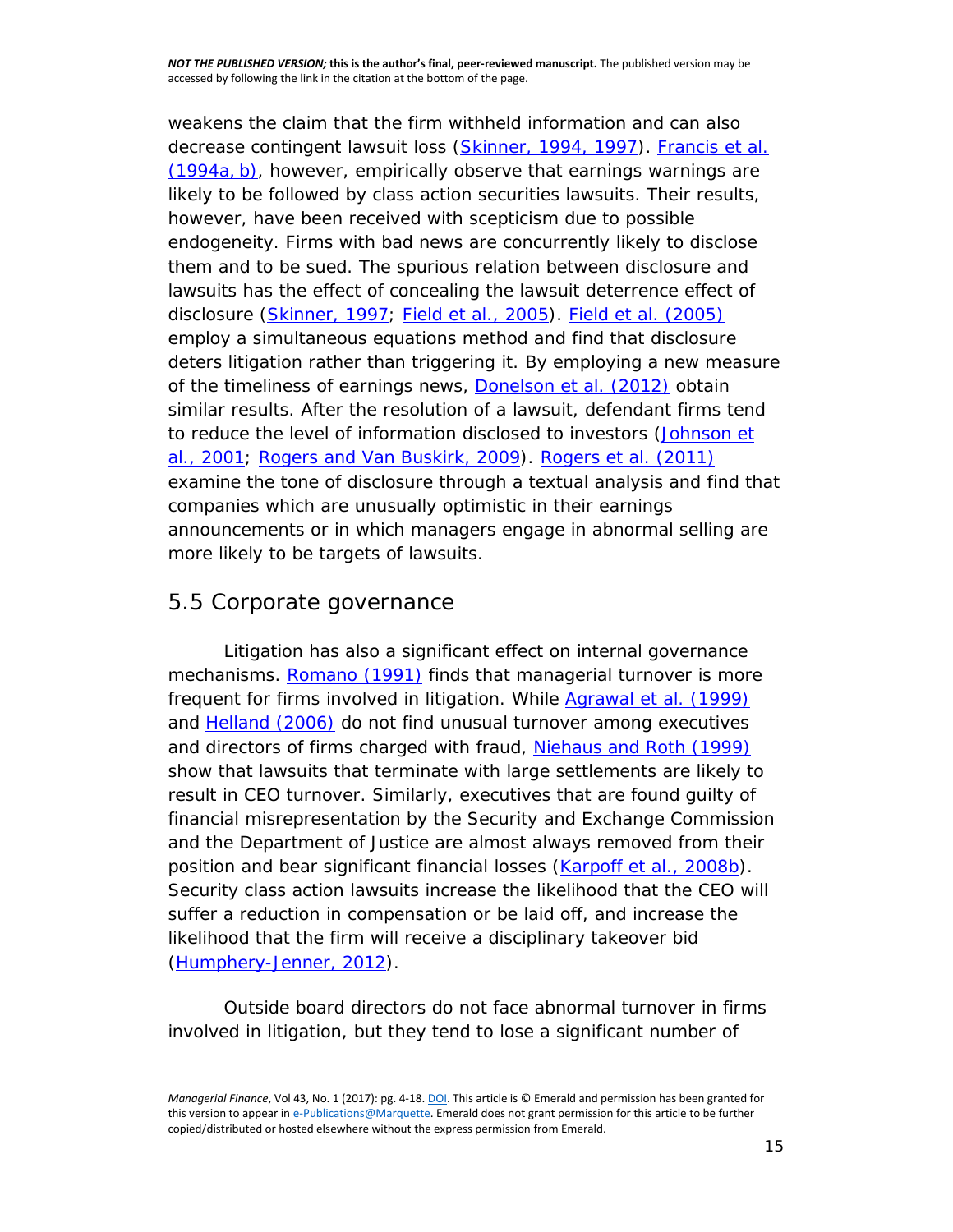board seats held in other firms [\(Fich and Shivdasani, 2007\)](http://www.emeraldinsight.com/doi/full/10.1108/MF-07-2016-0199). The monitoring quality of boards of directors significantly improves following the filing of derivative lawsuits. In particular, the number of independent directors increases following derivative litigation [\(Ferris](http://www.emeraldinsight.com/doi/full/10.1108/MF-07-2016-0199) *et al.*[, 2007\)](http://www.emeraldinsight.com/doi/full/10.1108/MF-07-2016-0199). Similarly, after being involved in a fraud case, firms take actions to improve their governance practices by increasing the number of independent directors and audit committee meetings. Both operating and stock performance improve after these changes (*Farber*, [2005; Marciukaityte](http://www.emeraldinsight.com/doi/full/10.1108/MF-07-2016-0199) *et al.*, 2006). The improvement in board independence is especially significant when institutional investors serve as lead plaintiff in the security class action lawsuit [\(Cheng](http://www.emeraldinsight.com/doi/full/10.1108/MF-07-2016-0199) *et al.*, [2010\)](http://www.emeraldinsight.com/doi/full/10.1108/MF-07-2016-0199).

While the evidence discussed above views litigation as an effective external force to improve internal governance practices, some studies present evidence that suggests that litigation in some cases can have the effect of increasing agency conflicts. [Peng and Roell](http://www.emeraldinsight.com/doi/full/10.1108/MF-07-2016-0199)  [\(2008\)](http://www.emeraldinsight.com/doi/full/10.1108/MF-07-2016-0199) show that incentive compensation with stock options encourages firms to manipulate earnings during litigation class periods. During that time executives exercise more options and sell more shares. Dai *et al.* [\(2014\)](http://www.emeraldinsight.com/doi/full/10.1108/MF-07-2016-0199) find that pay-for-performance sensitivity decreases after the announcement of a lawsuit filing, but reverts back to its original level after the resolution of the lawsuit. [Gormley and Matsa \(2011\)](http://www.emeraldinsight.com/doi/full/10.1108/MF-07-2016-0199) find that firms with employees exposed to newly identified carcinogens respond to the increase in litigation risk by growing through diversifying acquisitions, which on average are associated with negative announcements returns.

#### *5.6 Insider trading*

[Niehaus and Roth](http://www.emeraldinsight.com/doi/full/10.1108/MF-07-2016-0199) (1999) analyze a small sample of class action lawsuits between 1988 and 1994 and do not find abnormal insider trading activity during the class action period. Later studies on larger samples, however, do provide evidence of insider trading surrounding lawsuits. [Griffin](http://www.emeraldinsight.com/doi/full/10.1108/MF-07-2016-0199) *et al.* (2004) determine that during the class action period net insider sales are significantly higher than that for insiders of matched non-sued firms. **Igbal et al.** [\(2007\)](http://www.emeraldinsight.com/doi/full/10.1108/MF-07-2016-0199) find evidence of insider trading prior to the filing of a lawsuit. [Bradley](http://www.emeraldinsight.com/doi/full/10.1108/MF-07-2016-0199) *et al.* (2014) report that managers significantly increase their informed option exercise during

*Managerial Finance*, Vol 43, No. 1 (2017): pg. 4-18[. DOI.](https://doi.org/10.1108/MF-07-2016-0199) This article is © Emerald and permission has been granted for this version to appear i[n e-Publications@Marquette.](http://epublications.marquette.edu/) Emerald does not grant permission for this article to be further copied/distributed or hosted elsewhere without the express permission from Emerald.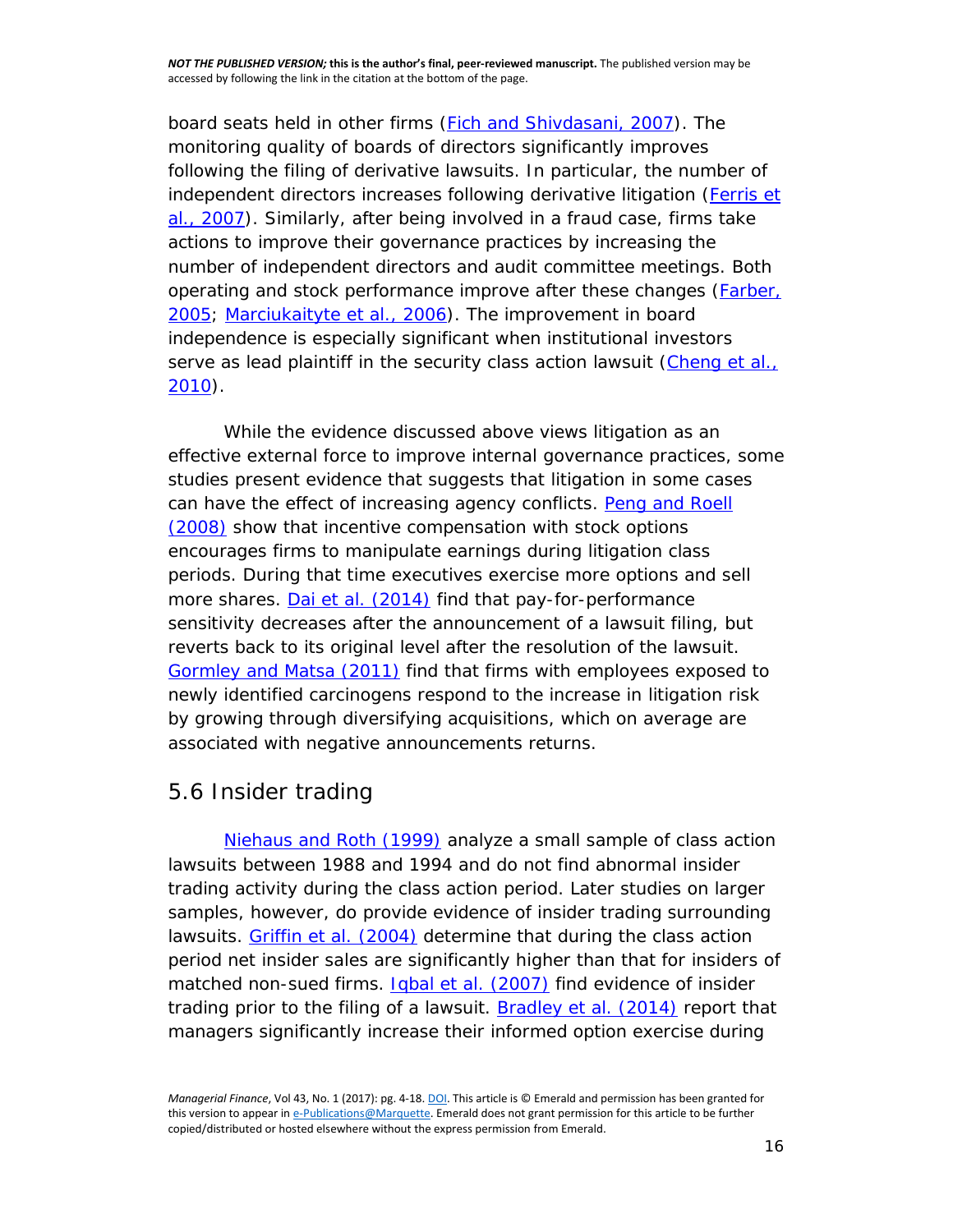the class period. Overall, excluding [Niehaus and Roth \(1999\),](http://www.emeraldinsight.com/doi/full/10.1108/MF-07-2016-0199) all research on litigation and insider trading provides evidence of managers exploiting private information around security lawsuit events and therefore supports the merits of security class action litigation.

#### **6. Litigation and the politically connected firm**

The extent to which politically connected firms benefit while in the process of litigation represents yet another area with implications for corporate finance. [Correia \(2014\)](http://www.emeraldinsight.com/doi/full/10.1108/MF-07-2016-0199) studies SEC initiated lawsuits and reports that politically connected firms face less litigation risk and are awarded lower penalties. Firth *et al.* [\(2011\)](http://www.emeraldinsight.com/doi/full/10.1108/MF-07-2016-0199) conclude that there is a favorable bias toward politically connected firms in the Chinese court system. [Fulmer and Knill \(2013\)](http://www.emeraldinsight.com/doi/full/10.1108/MF-07-2016-0199) find that CEOs who contribute to PACs receive reduced penalties when prosecuted by the Securities and Exchange Commission or the Department of Justice. Abdulmanova [\(2016\)](http://www.emeraldinsight.com/doi/full/10.1108/MF-07-2016-0199) examines federal and state political connections for a large sample of US firms and concludes that such influence helps to decrease the losses associated with federal class action litigation.

#### **7. Summary and directions for future research**

As noted in this survey, the issue of corporate litigation is one of increasing importance to the modern firm. Its importance resides in the fact that litigation has the ability to influence essentially every aspect of the firm's operations. Indeed, we have described how litigation can influence equity issuance decisions, the firm's cost of capital, financial reporting, and corporate governance. The consequence of its effect on firm value and profitability is vast. These effects of litigation justify its importance as a subject for academic study.

The academic literature in this area is exceptionally interdisciplinary. The litigation area itself is organic to law, but because of its effect on the firm's activities, it has expanded to include finance, management, accounting, and economics. Because much of the litigation literature focuses on an understanding of why firms are sued, there is also extensive work appearing in the psychology and political science literatures.

*Managerial Finance*, Vol 43, No. 1 (2017): pg. 4-18[. DOI.](https://doi.org/10.1108/MF-07-2016-0199) This article is © Emerald and permission has been granted for this version to appear i[n e-Publications@Marquette.](http://epublications.marquette.edu/) Emerald does not grant permission for this article to be further copied/distributed or hosted elsewhere without the express permission from Emerald.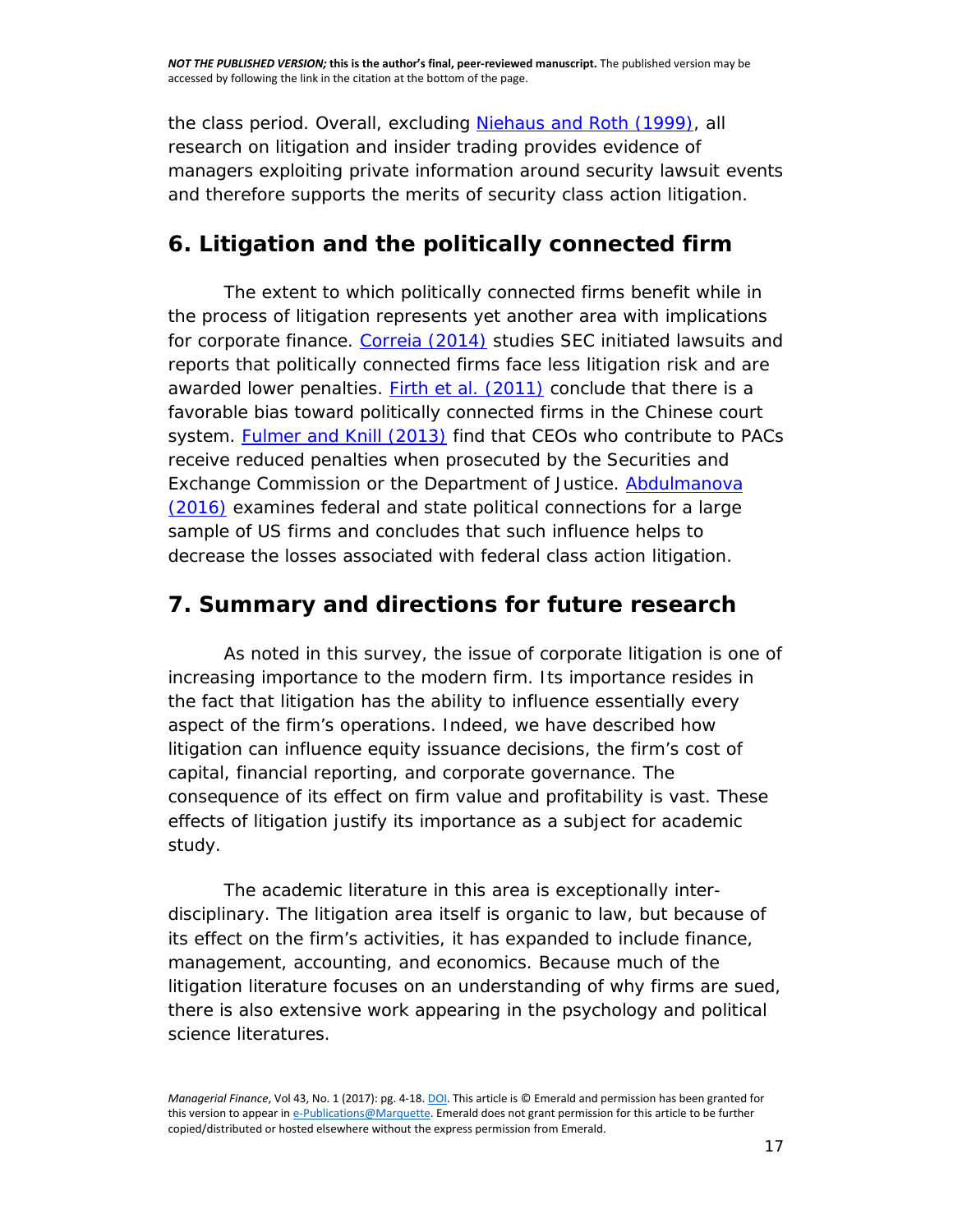In spite of the extensive work already done in litigation, a number of issues remain either unaddressed or only partially examined. Hence, they represent an exceptionally attractive opportunity for future research. For instance, little work has been done regarding international litigation and how patterns observed in US corporate lawsuits differ globally. Especially interesting in this regard is how national culture might affect both the incidence and the outcomes of business litigation.

Corporate governance determines the degree to which its managers are monitored and how the firm makes its strategic decisions. Consequently, when governance systems fail and a lawsuit is initiated, the firm's directors and executives automatically become defendant in the suit. Thus, there are abundant research opportunities to investigate the influence that corporate governance structures exert on the decision to litigate, the resolution of that litigation and how the settlements are satisfied.

Because of the magnitude of the settlements and the changes in corporate strategy that litigation involves, these lawsuits can exert a long-term effect on the value and operations of a firm. Litigation can effect corporate decisions about merger and acquisition, capital expenditures, R&D, and even dividends. The long-term financial and operating effects of litigation represents yet another stream of inquiry for future researchers.

Litigation is often the result of investor attention and the result of media coverage. Recent work by [Abdulmanova](http://www.emeraldinsight.com/doi/full/10.1108/MF-07-2016-0199) *et al.* (2016) use a novel measure of investor attention to explain when lawsuits are filed and the market's reaction to such filings. The use of social media and other internet-based software to follow corporate activities represents yet another direction for the future study of corporate litigation.

#### **Notes**

<sup>1</sup>Audit analytics and litigation cost survey of major companies, US Chamber Institute for Legal Reform, 2010.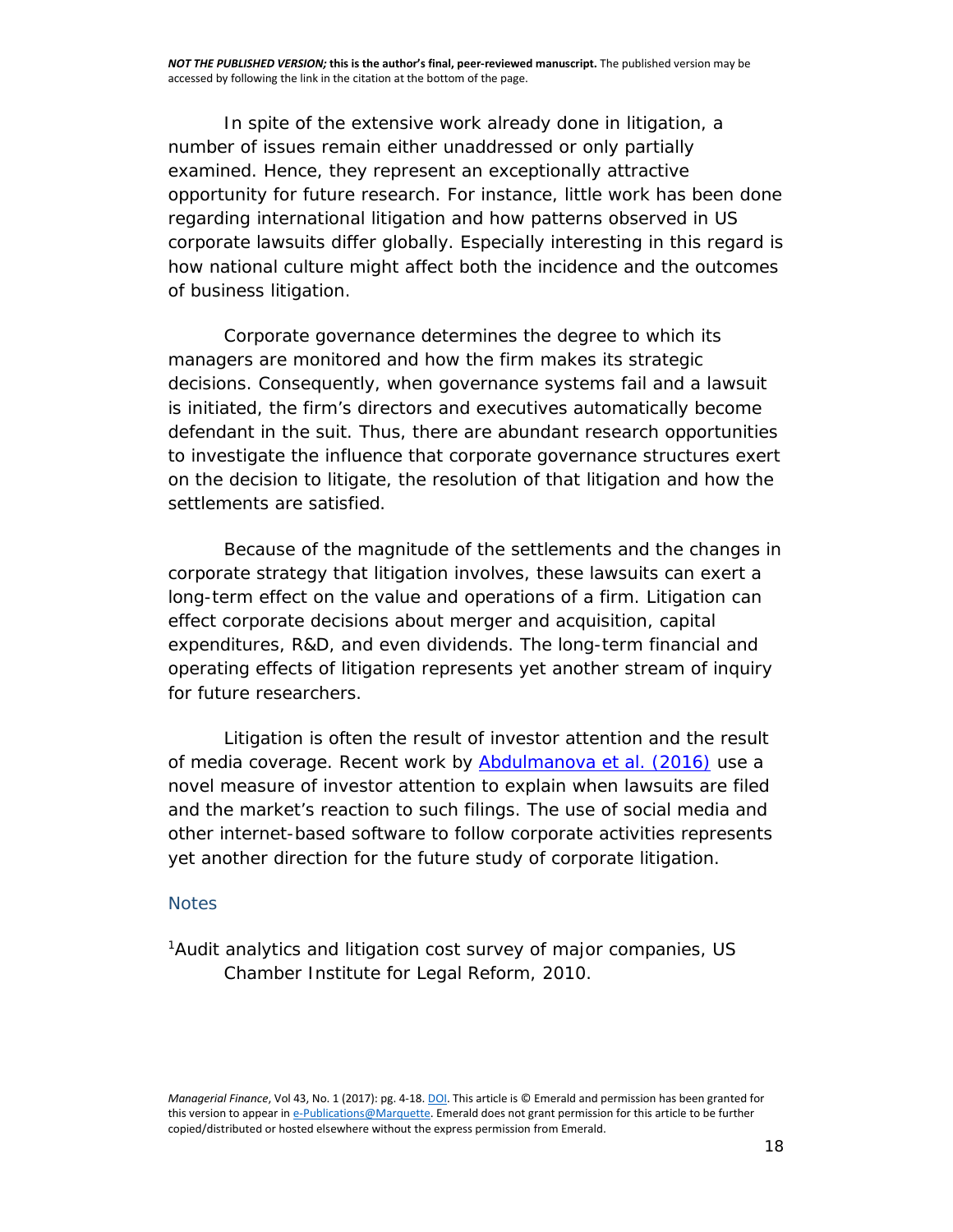- 2Similarly, Cornerstone Research reports an average settlement for security class action lawsuits of \$47 million for the 1996-2014 period.
- $3$ Sections 12 and 10(b) similarly apply to both direct and aftermarket purchasers. However, damages under both these sections are based on the investor's purchase price rather than the offer price.
- <sup>4</sup>As explained by **Lowry and Shu (2002)** "Under the litigation-risk hypothesis, initial returns can be related to the probability of a lawsuit along two dimensions. First, firms with higher litigation risk should underprice their IPOs by a greater amount as insurance against litigation. This implies that initial returns are an increasing function of litigation risk. Second, firms that buy more insurance against litigation, i.e., underprice more, expect to be sued less often. This implies that litigation is a decreasing function of initial returns. Because the probability of being sued is itself an endogenous variable that could depend on underpricing, a comparison of initial returns across sued and non-sued firms is problematic."

#### **References**

- Abdulmanova, A. (2016), "The value of political influence in corporate litigation", working paper, University of Missouri, Columbia.
- Abdulmanova, A., Lothari, P., Ferris, S. and Jayaraman, N. (2016), "The effect of investor attention on the corporate litigation process", working paper, University of Missouri, Columbia.
- Adhikari, B.K., Agrawal, A. and Malm, J. (2016), "Do women stay out of trouble? Evidence from corporate litigation", working paper, University of Miami, Miami, FL.
- Agrawal, A., Jaffe, J.F. and Karpoff, J.M. (1999), "Management turnover and governance changes following the revelation of fraud", The Journal of Law and Economics, Vol. 42 No. 1, pp. 309-342.
- Alexander, J.C. (1991), "Do the merits matter? A study of settlements in securities class actions", Stanford Law Review, Vol. 43 No. 3, pp. 497- 598.
- Ali, A. and Kallapur, S. (2001), "Securities price consequences of the Private Securities Litigation Reform Act of 1995 and related events", The Accounting Review, Vol. 76 No. 3, pp. 431-460.

*Managerial Finance*, Vol 43, No. 1 (2017): pg. 4-18[. DOI.](https://doi.org/10.1108/MF-07-2016-0199) This article is © Emerald and permission has been granted for this version to appear i[n e-Publications@Marquette.](http://epublications.marquette.edu/) Emerald does not grant permission for this article to be further copied/distributed or hosted elsewhere without the express permission from Emerald.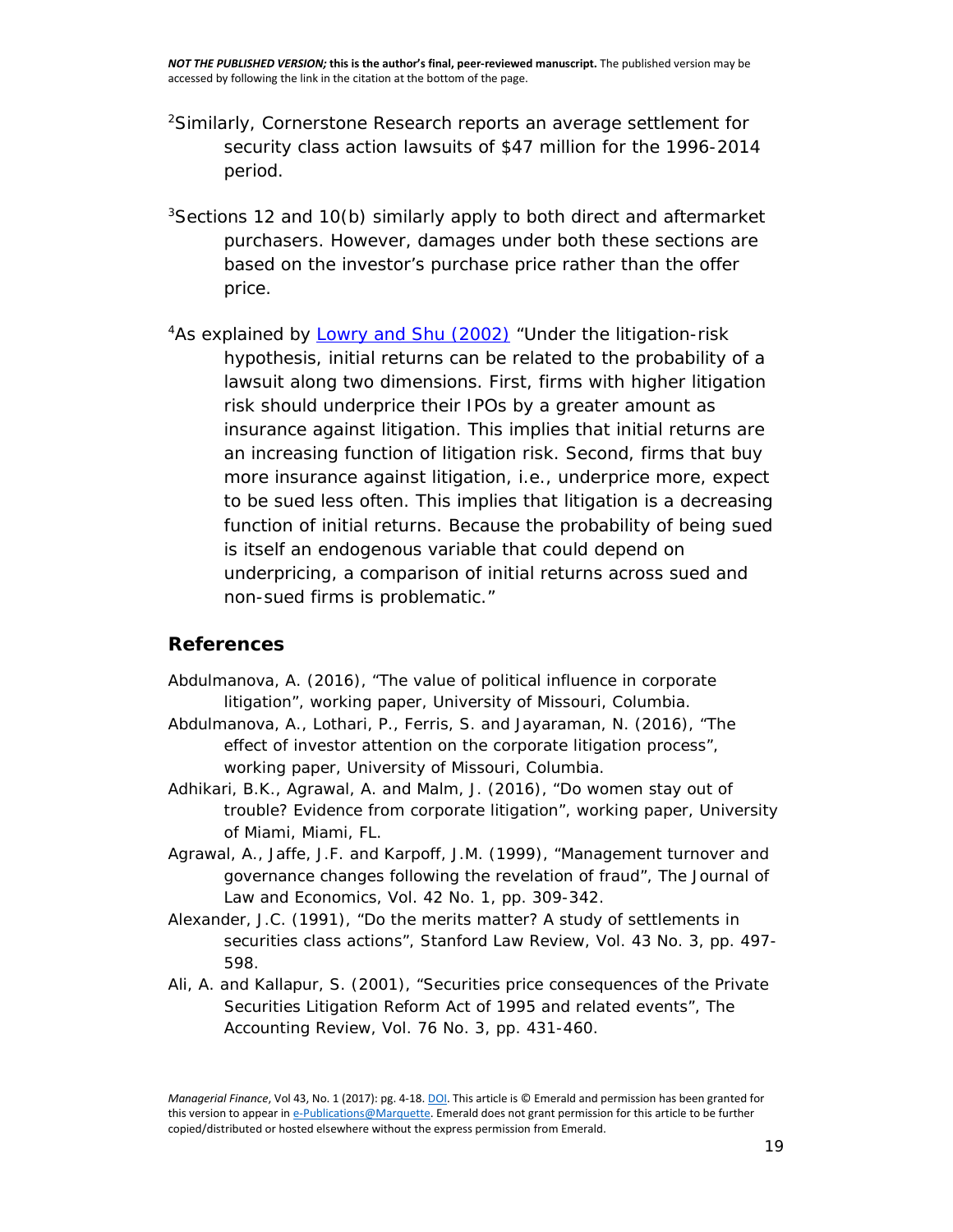- Arena, M. and Julio, B. (2015), "The effects of securities class action litigation on corporate liquidity and investment policy", Journal of Financial and Quantitative Analysis, Vol. 50 Nos 1-2, pp. 251-275.
- Arena, M. and Julio, B. (2016), "Litigation risk management through payout policy", working paper, Marquette University, Milwaukee, WI.
- Arena, M.P. and Ferris, S.P. (2016), "Litigation risk and corporate financial policies around the world", working paper, Marquette University, Milwaukee, WI.
- Autore, D.M., Hutton, I., Peterson, D.R. and Smith, A.H. (2014), "The effect of securities litigation on external financing", Journal of Corporate Finance, Vol. 27, pp. 231-250.
- Bajaj, M., Caswell, N., Goel, A., Maxumdar, S.C. and Surana, R. (2014), "The real costs of US securities class action litigation", US Chamber Institute for Legal Reform
- Baker, T. and Griffith, S.J. (2007), "Predicting corporate governance risk: evidence from the directors' and officers' liability insurance market", Chicago Law Review, Vol. 74 No. 2, pp. 487-544.
- Banerjee, S., Humphery-Jenner, M., Nanda, V.K. and Tham, T.M. (2016), "Executive overconfidence and securities class actions", working paper, University of Texas Dallas, Dallas, TX.
- Banerjee, S., Dai, L. and Shrestha, K. (2011), "Cross-country IPOs: what explains differences in underpricing?", Journal of Corporate Finance, Vol. 17 No. 5, pp. 1289-1305.
- Becht, M., Bolton, P. and Röell, A. (2003), "Corporate governance and control", in Constantinides, G.M., Harris, M. and Stulz, R.M. (Eds), Handbook of the Economics of Finance, Vol. 1, Part A, Elsevier, New York, NY, pp. 1-109.
- Bhagat, S., Bizjak, J. and Coles, J.L. (1998), "The shareholder wealth implications of corporate lawsuits", Financial Management, Vol. 27 No. 4, pp. 5-27.
- Bhagat, S., Brickley, J.A. and Coles, J.L. (1994), "The costs of inefficient bargaining and financial distress: evidence from corporate lawsuits", Journal of Financial Economics, Vol. 35 No. 2, pp. 221-247.
- Bhattacharya, U., Galpin, N. and Haslem, B. (2007), "The home court advantage in international corporate litigation", Journal of Law and Economics, Vol. 50 No. 4, pp. 625-660.
- Bizjak, J.M. and Coles, J.L. (1995), "The effect of private antitrust litigation on the stockmarket valuation of the firm", American Economic Review, Vol. 85 No. 3, pp. 436-461.
- Black, B.S., Cheffins, B.R. and Klausner, M. (2006), "Outside director liability: a policy analysis", Journal of Institutional and Theoretical Economics, Vol. 162 No. 1, pp. 5-20.

*Managerial Finance*, Vol 43, No. 1 (2017): pg. 4-18[. DOI.](https://doi.org/10.1108/MF-07-2016-0199) This article is © Emerald and permission has been granted for this version to appear i[n e-Publications@Marquette.](http://epublications.marquette.edu/) Emerald does not grant permission for this article to be further copied/distributed or hosted elsewhere without the express permission from Emerald.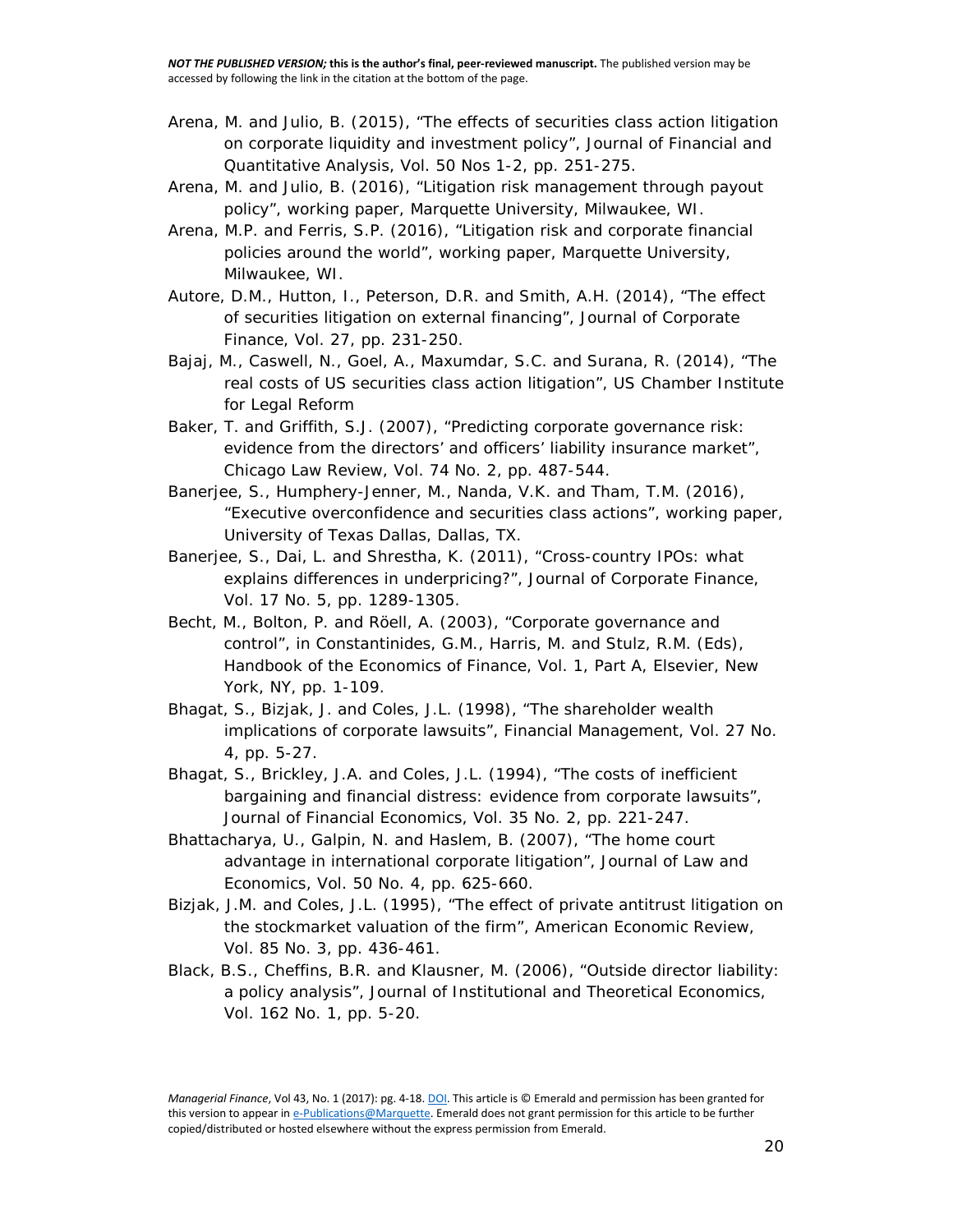- Bradley, D., Cline, B.N. and Lian, Q. (2014), "Class action lawsuits and executive stock option exercise", Journal of Corporate Finance, Vol. 27, pp. 157-172.
- Bradley, M. and Chen, D. (2011), "Corporate governance and the cost of debt: evidence from director limited liability and indemnification provisions", Journal of Corporate Finance, Vol. 17 No. 1, pp. 83-107.
- Brown, S., Hillegeist, S.A. and Lo, K. (2005), "Management forecasts and litigation risk", working paper, Sauder School of Business, University of British Columbia, Vancouver.
- Cao, Z. and Narayanamoorthy, G.S. (2011), "The effect of litigation risk on management earnings forecasts", Contemporary Accounting Research, Vol. 28 No. 1, pp. 125-173.
- Cao, Z. and Narayanamoorthy, G.S. (2014), "Accounting and litigation risk: evidence from directors' and officers' insurance pricing", Review of Accounting Studies, Vol. 19 No. 1, pp. 1-42.
- Chandra, U., Wasley, C.E. and Waymire, G.B. (2004), "Income conservatism in the US Technology sector", working paper, Simon Business School, University of Rochester, Rochester, NY.
- Chava, S., Agnes Cheng, C.S., Huang, H. and Lobo, G.J. (2010), "Implications of securities class actions for cost of equity capital", International Journal of Law and Management, Vol. 52 No. 2, pp. 144-161.
- Cheng, C.A., Huang, H.H., Li, Y. and Lobo, G. (2010), "Institutional monitoring through shareholder litigation", Journal of Financial Economics, Vol. 95 No. 3, pp. 356-383.
- Choi, S. (2006), "Do the merits matter less after the private securities litigation reform act?", The Journal of Law, Economics, and Organization, Vol. 23 No. 3, pp. 598-626.
- Correia, M. (2014), "Political connections and SEC enforcement", Journal of Accounting and Economics, Vol. 57 Nos 2-3, pp. 241-262.
- Cox, J.D. and Thomas, R.S. (2004), "Public and private enforcement of the securities laws: have things changed since enron?", Notre Dame Law Review, Vol. 80 No. 3, pp. 893-907.
- Cutler, D.M. and Summers, L.H. (1988), "The costs of conflict resolution and financial distress: evidence from the Texaco-Pennzoil litigation", The Rand Journal of Economics, Vol. 19 No. 2, pp. 157-172.
- Dai, Z., Jin, L. and Zhang, W. (2014), "Executive pay performance sensitivity and litigation", Contemporary Accounting Research, Vol. 31 No. 1, pp. 152-177.
- Daines, R., Gow, I. and Larcker, D. (2010), "Rating the ratings: how good are commercial corporate governance ratings?", Journal of Financial Economics, Vol. 98 No. 3, pp. 439-461.
- Dechow, P.M., Sloan, R.G. and Sweeney, A.P. (1996), "Causes and consequences of earnings manipulation: an analysis of firms subject to

*Managerial Finance*, Vol 43, No. 1 (2017): pg. 4-18[. DOI.](https://doi.org/10.1108/MF-07-2016-0199) This article is © Emerald and permission has been granted for this version to appear i[n e-Publications@Marquette.](http://epublications.marquette.edu/) Emerald does not grant permission for this article to be further copied/distributed or hosted elsewhere without the express permission from Emerald.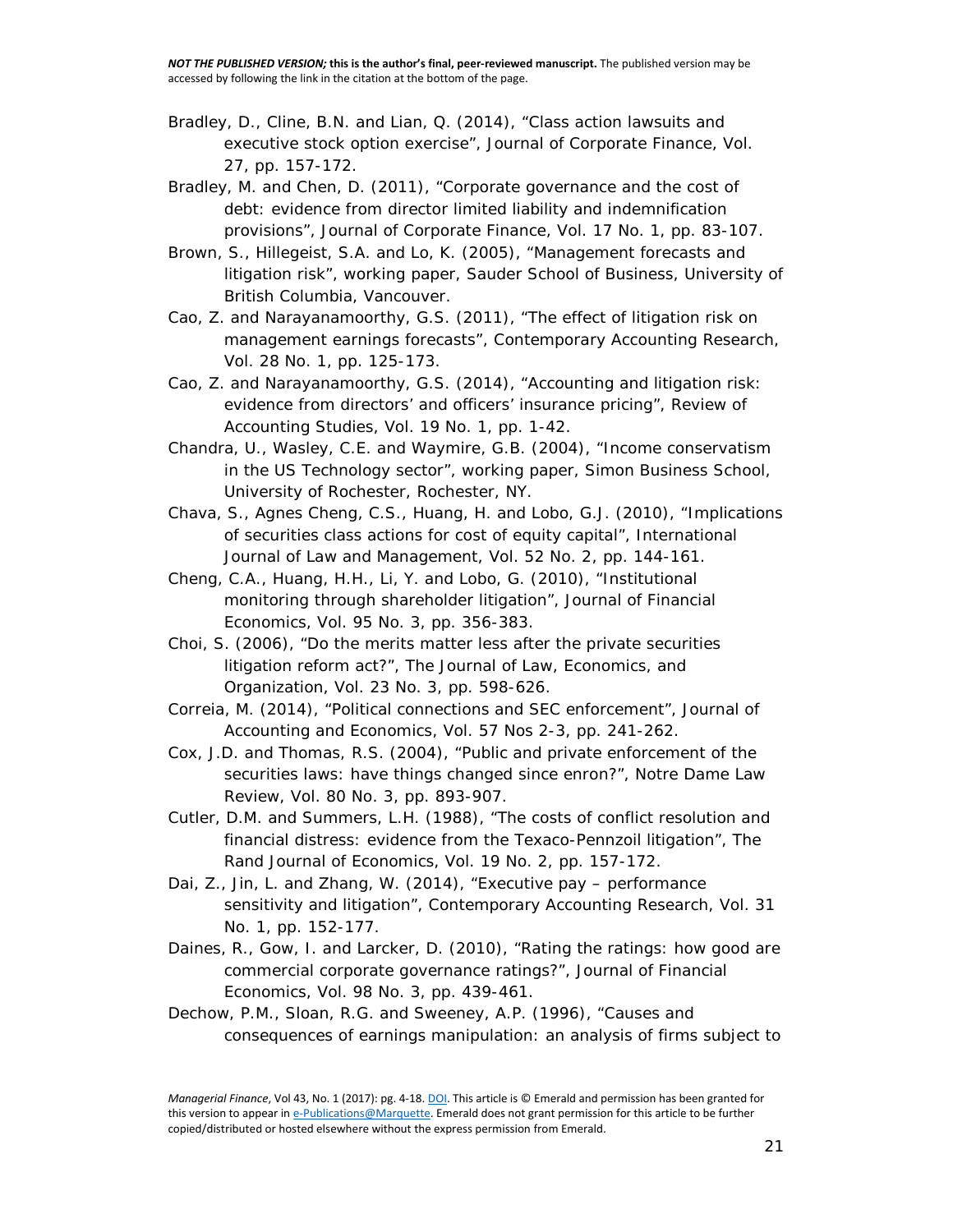enforcement actions by the SEC", Contemporary Accounting Research, Vol. 13 No. 1, pp. 1-36.

- Deng, S., Willis, R.H. and Xu, L. (2014), "Shareholder litigation, reputational loss, and bank loan contracting", Journal of Financial and Quantitative Analysis, Vol. 49 No. 4, pp. 1101-1132.
- Donelson, D.C., McInnis, J.M., Mergenthaler, R.D. and Yu, Y. (2012), "The timeliness of bad earnings news and litigation risk", The Accounting Review, Vol. 87 No. 6, pp. 1967-1991.
- Drake, P.D. and Vetsuypens, M.R. (1993), "IPO underpricing and insurance against legal liability", Financial Management, Vol. 22 No. 1, pp. 64- 73.
- DuCharme, L.L., Malatesta, P.H. and Sefcik, S.E. (2004), "Earnings management, stock issues, and shareholder lawsuits", Journal of Financial Economics, Vol. 71 No. 1, pp. 27-49.
- Dyl, E.A. (1999), "Estimating economic damages in class action securities fraud litigation", Journal of Forensic Economics, Vol. 12 No. 1, pp. 1- 11.
- Ellert, J.C. (1976), "Mergers, antitrust law enforcement and stockholder returns", The Journal of Finance, Vol. 31 No. 2, pp. 715-732.
- Engelmann, K. and Cornell, B. (1988), "Measuring the cost of corporate litigation: five case studies", The Journal of Legal Studies, Vol. 17 No. 2, pp. 377-399.
- Farber, D.B. (2005), "Restoring trust after fraud: does corporate governance matter?", The Accounting Review, Vol. 80 No. 2, pp. 539-561.
- Ferris, S., Hao, G. and Liao, M. (2013), "The effect of issuer conservatism on IPO pricing and performance", Review of Finance, Vol. 17 No. 3, pp. 993-1027.
- Ferris, S.P. and Pritchard, A.C. (2001), "Stock price reactions to securities fraud class actions under the private securities litigation reform act", Michigan Law and Economics Research Paper, No. 01-009, University of Michigan, Ann Arbor, MI.
- Ferris, S.P., Jandik, T., Lawless, R.M. and Makhija, A. (2007), "Derivative lawsuits as a corporate governance mechanism: empirical evidence on board changes surrounding filings", Journal of Financial and Quantitative Analysis, Vol. 42 No. 1, pp. 143-165
- Fich, E.M. and Shivdasani, A. (2007), "Financial fraud, director reputation, and shareholder wealth", Journal of Financial Economics, Vol. 86 No. 2, pp. 306-336.
- Field, L., Lowry, M. and Shu, S. (2005), "Does disclosure deter or trigger litigation?", Journal of Accounting and Economics, Vol. 39 No. 3, pp. 487-507.

*Managerial Finance*, Vol 43, No. 1 (2017): pg. 4-18[. DOI.](https://doi.org/10.1108/MF-07-2016-0199) This article is © Emerald and permission has been granted for this version to appear i[n e-Publications@Marquette.](http://epublications.marquette.edu/) Emerald does not grant permission for this article to be further copied/distributed or hosted elsewhere without the express permission from Emerald.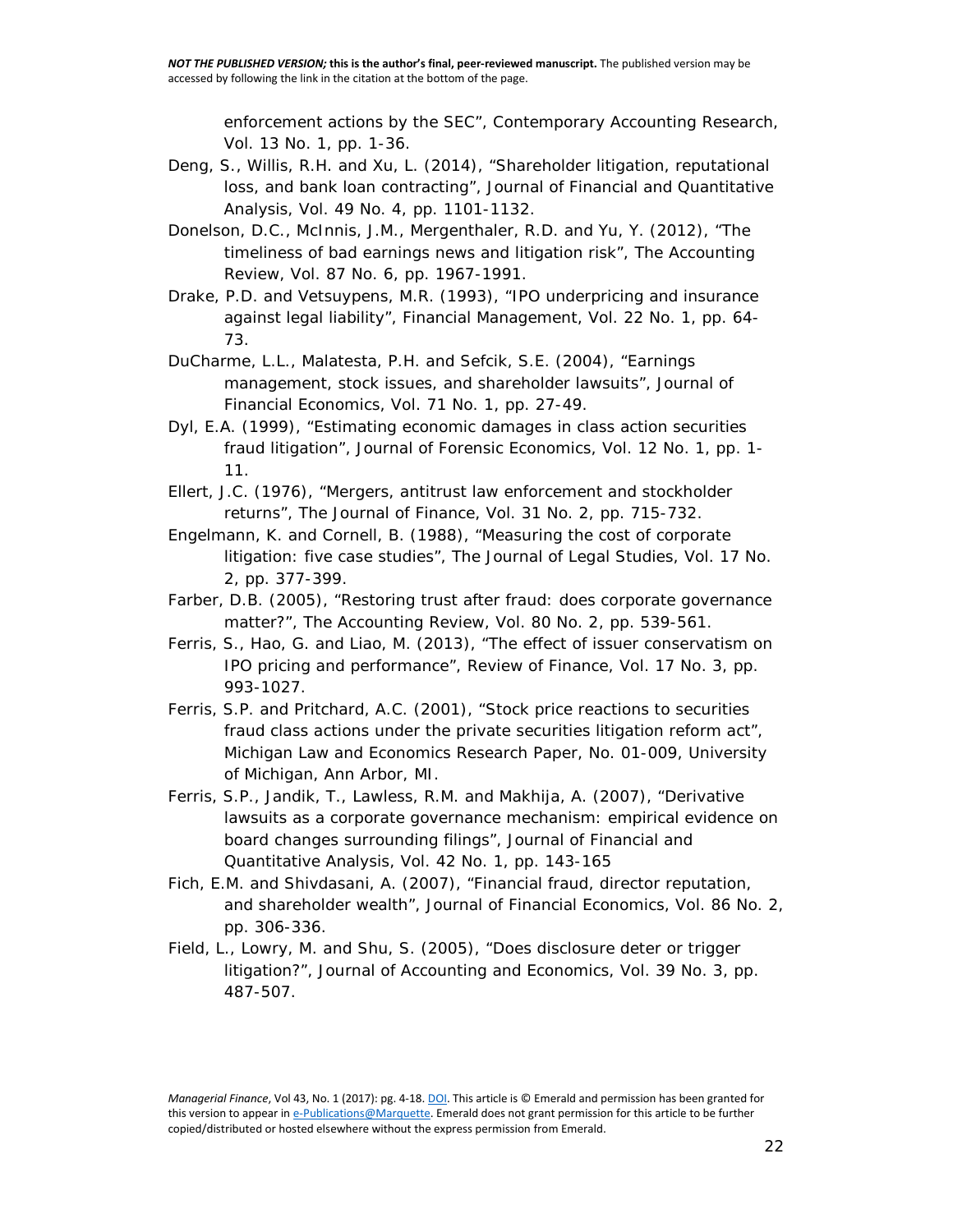- Firth, M., Rui, O. and Wu, W. (2011), "The effects of political connections and state ownership on corporate litigation in China", The Journal of Law and Economics, Vol. 54 No. 3, pp. 573-607.
- Fischel, D.R. and Bradley, M. (1986), "Role of liability rules and the derivative suit in corporate law: a theoretical and empirical analysis", Cornell Law Review, Vol. 71 No. 2, pp. 261-298.
- Francis, J., Philbrick, D. and Schipper, K. (1994a), "Determinants and outcomes in class action securities litigation", working paper, University of Chicago, Chicago, IL.
- Francis, J., Philbrick, D. and Schipper, K. (1994b), "Shareholder litigation and corporate disclosures", Journal of Accounting Research, Vol. 32 No. 2, pp. 137-164.
- Fulmer, S. and Knill, A.M. (2013), "Political contributions and the severity of government enforcement", working paper, Florida State University, Tallahassee.
- Gande, A. and Lewis, C.M. (2009), "Shareholder-initiated class action lawsuits: shareholder wealth effects and industry spillovers", Journal of Financial and Quantitative Analysis, Vol. 44 No. 4, pp. 823-850.
- Gormley, T.A. and Matsa, D.A. (2011), "Growing out of trouble? Corporate responses to liability risk", Review of Financial Studies, Vol. 24 No. 8, pp. 2781-2821.
- Griffin, P.A., Grundfest, J.A. and Perino, M.A. (2004), "Stock price response to news of securities fraud litigation: an analysis of sequential and conditional information", Abacus, Vol. 40 No. 1, pp. 21-48.
- vate Securities Litigation Reform Act of 1995", Stanford University, Stanford, CA.
- Hanley, K.W. and Hoberg, G. (2012), "Litigation risk, strategic disclosure and the underpricing of initial public offerings", Journal of Financial Economics, Vol. 103 No. 2, pp. 235-254.
- Hao, Q. (2011), "Securities litigation, withdrawal risk and initial public offerings", Journal of Corporate Finance, Vol. 17 No. 3, pp. 438-456.
- Helland, E. (2006), "Reputational penalties and the merits of class‐action securities litigation", Journal of Law and Economics, Vol. 49 No. 2, pp. 365-395.
- Hensler, D.A. (1995), "Litigation costs and the underpricing of initial public offerings", Managerial and Decision Economics, Vol. 16 No. 2, pp. 111- 128.
- Hughes, P.J. and Thakor, A.V. (1992), "Litigation risk, intermediation, and the underpricing of initial public offerings", Review of Financial Studies, Vol. 5 No. 4, pp. 709-742.
- Humphery-Jenner, M.L. (2012), "Internal and external discipline following securities class actions", Journal of Financial Intermediation, Vol. 21 No. 1, pp. 151-179.

*Managerial Finance*, Vol 43, No. 1 (2017): pg. 4-18[. DOI.](https://doi.org/10.1108/MF-07-2016-0199) This article is © Emerald and permission has been granted for this version to appear i[n e-Publications@Marquette.](http://epublications.marquette.edu/) Emerald does not grant permission for this article to be further copied/distributed or hosted elsewhere without the express permission from Emerald.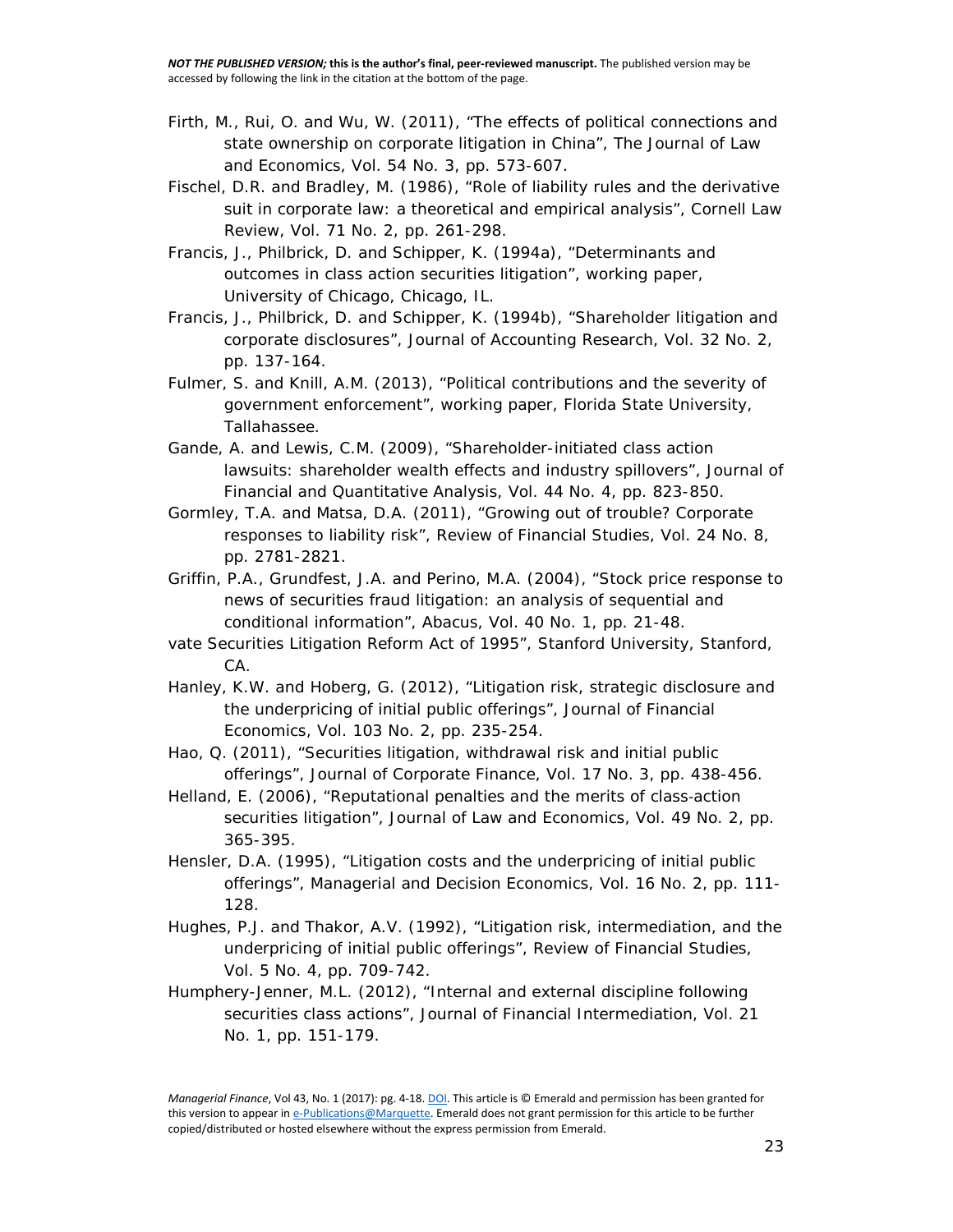- Hutton, I., Jiang, D. and Kumar, A. (2015), "Political values, culture, and corporate litigation", Management Science, Vol. 61 No. 12, pp. 2905- 2925
- Ibbotson, R.G. (1975), "Price performance of common stock new issues", Journal of Financial Economics, Vol. 2 No. 3, pp. 235-272.
- Iqbal, Z., Shetty, S. and Wang, K. (2007), "Further evidence on insider trading and the merits of securities class actions", Journal of Financial Research, Vol. 30 No. 4, pp. 533-545.
- Jarrell, G. and Peltzman, S. (1985), "The impact of product recalls on the wealth of sellers", Journal of Political Economy, Vol. 93 No. 3, pp. 512- 536
- Johnson, M.F., Kasznik, R. and Nelson, K.K. (2000a), "Shareholder wealth effects of the Private Securities Litigation Reform Act of 1995", Review of Accounting Studies, Vol. 5 No. 3, pp. 217-233
- Johnson, M.F., Kasznik, R. and Nelson, K.K. (2001), "The impact of securities litigation reform on the disclosure of forward‐looking information by high technology firms", Journal of Accounting Research, Vol. 39 No. 2, pp. 297-327.
- Jonson, M.F., Nelson, K.K. and Pritchard, A.C. (2000b), "In re silicon graphics securities litigation: shareholder wealth effects of the interpretation of the private Securities Litigation Reform Act's pleading standard", Southern California Law Review, Vol. 73 No. 4, pp. 773-810.
- Johnson, M.F., Nelson, K.K. and Pritchard, A.C. (2007), "Do the merits matter more? The impact of the private securities litigation reform Act", Journal of Law, Economics, and Organization, Vol. 23 No. 3, pp. 627- 652.
- Jones, C.L. and Weingram, S.E. (1996), "The determinants of 10b-5 litigation risk", George Washington University, Washington, DC.
- Karpoff, J. and Lott, J. (1999), "On the determinants and importance of punitive damage awards", The Journal of Law and Economics, Vol. 42 No. S1, pp. 527-573.
- Karpoff, J., Lee, D. and Martin, G. (2008a), "The cost to firms of cooking the books", Journal of Financial and Quantitative Analysis, Vol. 43 No. 3, pp. 581-612.
- Karpoff, J.M. and Lott, J.R. (1993), "The reputational penalty firms bear from committing criminal fraud", Journal of Law and Economics, Vol. 36 No. 2, pp. 757-802
- Karpoff, J.M., Lee, D.S. and Martin, G.S. (2008b), "The consequences to managers for financial misrepresentation", Journal of Financial Economics, Vol. 88 No. 2, pp. 193-215.
- Keloharju, M. (1993), "The winner's curse, legal liability, and the long-run price performance of initial public offerings in Finland", Journal of Financial Economics, Vol. 34 No. 2, pp. 251-277.

*Managerial Finance*, Vol 43, No. 1 (2017): pg. 4-18[. DOI.](https://doi.org/10.1108/MF-07-2016-0199) This article is © Emerald and permission has been granted for this version to appear i[n e-Publications@Marquette.](http://epublications.marquette.edu/) Emerald does not grant permission for this article to be further copied/distributed or hosted elsewhere without the express permission from Emerald.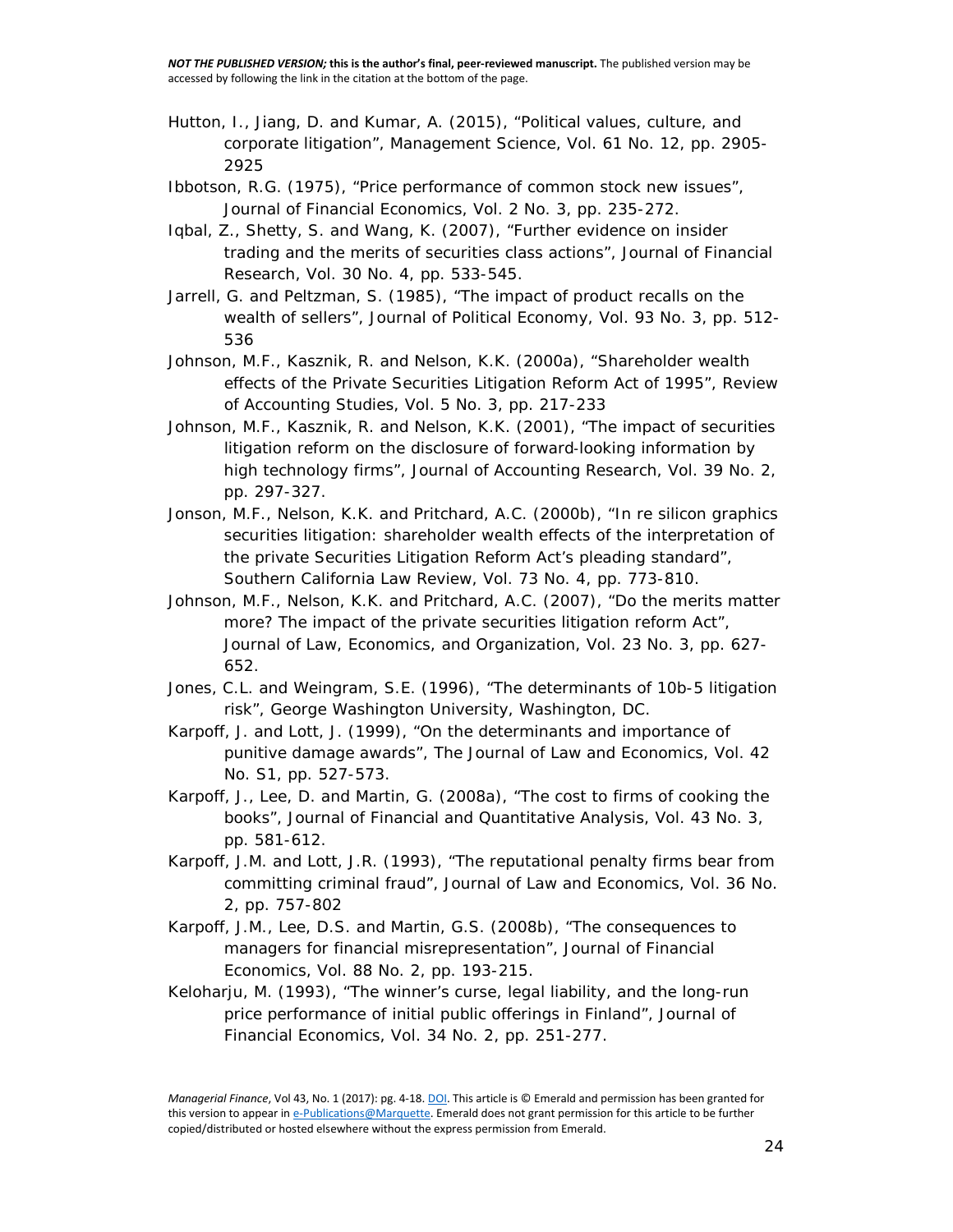- Kim, I. and Skinner, D.J. (2012), "Measuring securities litigation risk", Journal of Accounting and Economics, Vol. 53 No. 1, pp. 290-310.
- Klein, B. and Leffler, K.B. (1981), "The role of market forces in assuring contractual performance", The Journal of Political Economy, Vol. 89 No. 4, pp. 615-641.
- Klock, M. (2015), "Do class action filings affect stock prices? The stock market reaction to securities class actions post PSLRA", Journal of Business and Securities Law, Vol. 15 No. 1, pp. 109-219.
- Landes, W.M. and Posner, R.A. (1987), "Trademark law: an economic perspective", The American Economic Review, Vol. 30 No. 2, pp. 265- 309.
- Lin, H.L., Pukthuanthong, K. and Walker, T.J. (2013), "An international look at the lawsuit avoidance hypothesis of IPO underpricing", Journal of Corporate Finance, Vol. 19, pp. 56-77.
- Lowry, M. and Shu, S. (2002), "Litigation risk and IPO underpricing", Journal of Financial Economics, Vol. 65 No. 3, pp. 309-335.
- McTier, B.C. and Wald, J.K. (2011), "The causes and consequences of securities class action litigation", Journal of Corporate Finance, Vol. 17 No. 3, pp. 649-665.
- Marciukaityte, D., Szewczyk, S.H., Uzun, H. and Varma, R. (2006), "Governance and performance changes after accusations of corporate fraud", Financial Analysts Journal, Vol. 62 No. 3, pp. 32-41.
- Murphy, D.L., Shrieves, R.E. and Tibbs, S.L. (2009), "Understanding the penalties associated with corporate misconduct: an empirical examination of earnings and risk", Journal of Financial and Quantitative Analysis, Vol. 44 No. 1, pp. 55-83.
- Niehaus, G. and Roth, G. (1999), "Insider trading, equity issues, and CEO turnover in firms subject to securities class action", Financial Management, Vol. 28 No. 4, pp. 52-72.
- Peltzman, S. (1981), "The effects of FTC advertising regulation", The American Economic Review, Vol. 24 No. 3, pp. 403-448.
- Peng, L. and Röell, A. (2008), "Manipulation and equity-based compensation", American Economic Review, Vol. 98 No. 2, pp. 285-290.
- Perino, M.A. (2003), "Did the private securities litigation reform act work?", University of Illinois Law Review, Vol. 2003 No. 4, pp. 913-978.
- Phillips, R.M. and Miller, G.C. (1996), "The Private Securities Litigation Reform Act of 1995: rebalancing litigation risks and rewards for class action plaintiffs, defendants and lawyers", The Business Lawyer, Vol. 51 No. 4, pp. 1009-1069
- Rogers, J.L. and Stocken, P.C. (2005), "Credibility of management forecasts", The Accounting Review, Vol. 80 No. 4, pp. 1233-1260.